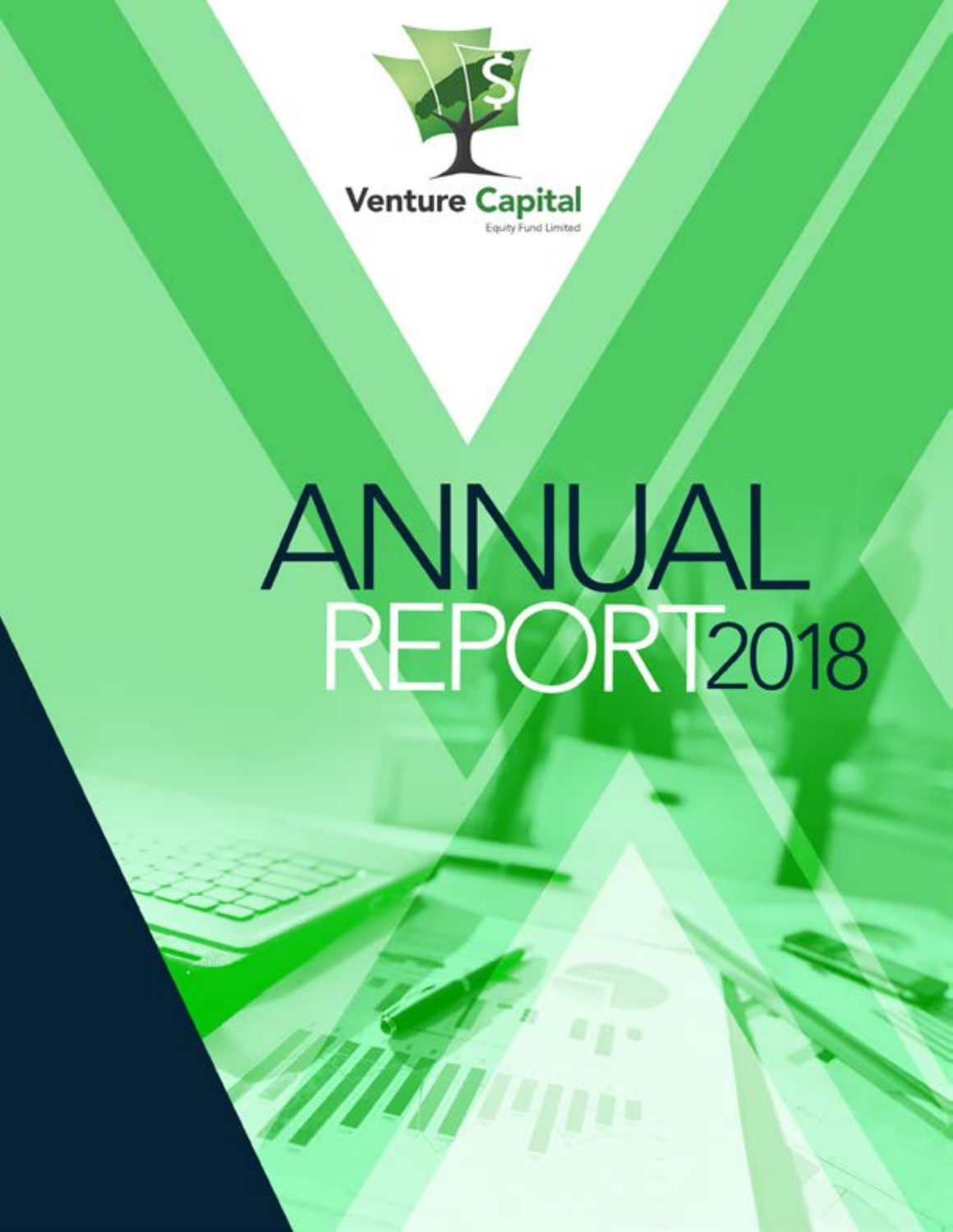# Table of Contents



# **Vision**

ation of the Venture Capital Equity d. has been driven by the vision of:

formation of Tobago's Economic scape

rsification of the Economy

rction of Reliance on the THA for Job tion

**Mission** • Re-Inighting Entrepreneurship in Tobago

ssion of the Venture Capital Equity Fund

form Tobago's economy through private or participation in new and exciting omic activities.

den the range of investment capital able to Tobago entrepreneurs and esses by providing venture capital and te equity options

| Chairman's Remarks                       | $4 - 6$         | The crea<br><b>Fund Ltc</b>                  |
|------------------------------------------|-----------------|----------------------------------------------|
| <b>Board of Directors</b>                | $7 - 9$         | Transf                                       |
| <b>Financial Statements</b>              | 10 <sup>°</sup> | Lands                                        |
| Statement of Management Responsibilities | 11              | <b>Divers</b>                                |
| Independent Auditors' Report             | $12 - 13$       | Reduo<br>Creati                              |
| Statement of Financial Position          | 14              | Re-Ini                                       |
| Statement of Comprehensive Income        | 15              | <b>Miss</b>                                  |
| Statement of Changes in Equity           | 16              | The miss                                     |
| <b>Statement of Cash Flows</b>           | 17              | Ltd. is to:<br>Transf<br>sector              |
| Notes to the Financial Statements        | $18 - 33$       | econo                                        |
|                                          |                 | <b>Broad</b><br>availal<br>busine<br>private |
|                                          |                 |                                              |

- 
- 

• Build a healthy diversified portfolio of profitable Tobago companies to provide a target return on investment (ROI) and generate reliable streams of income for investors.

• Create economic benefits for Tobago through stimulation of private enterprise for trade and employment with a reduction of reliance on THA for job creation and financing.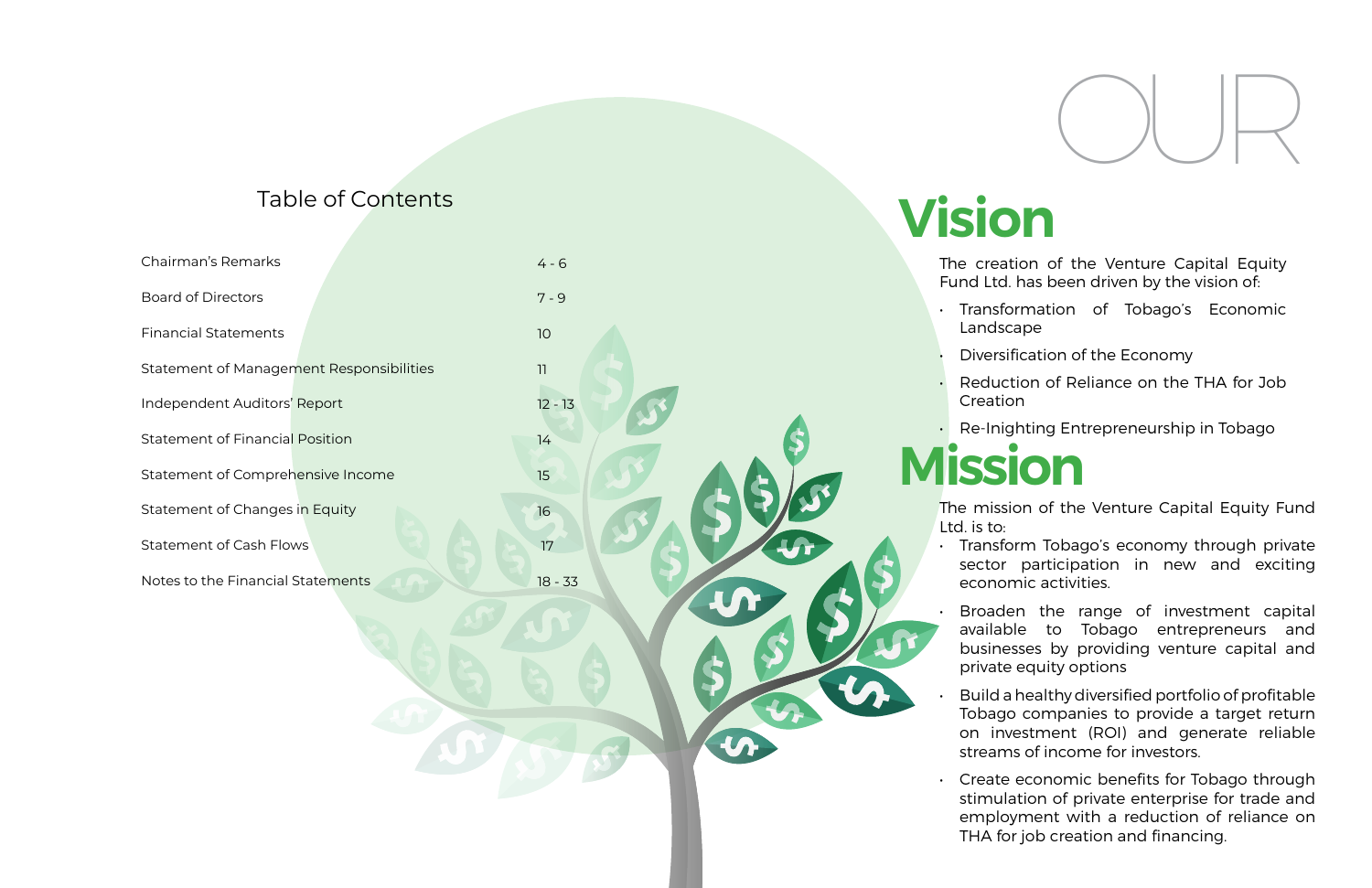On behalf of the Board of Directors, it is my pleasure to present this annual report on the company's activities for the fiscal year ended September 30, 2018. The prime objective of THA Venture Capital Equity Fund Limited (VCEFL) is to increase the supply of risk capital to the entrepreneurial small business sector of Tobago, thus fostering the expansion and preservation of small businesses as well as creating new jobs. VCEFL remains steadfast in delivering on its mandate to diversify the Tobago economy through the provision of alternatives to debt financing to entrepreneurs on the island. In keeping with this mandate VCEFL invests in the following priority sectors: Clean Light Manufacturing, Agriculture & Agro-Processing, Niche Tourism, Clean Renewable Energy & Green Technology, ICT – Information Communication Technology and Creative Arts & Entertainment.

#### **Corporate Governance**

The Board of Directors was appointed for the July 1, 2018 to June 30, 2019 term by the Shareholder's Representative, Assemblyman Joel Jack, the Tobago House of Assembly Deputy Chief Secretary and Secretary of the Division of Finance and the Economy.

A welcome new appointment, effective July 1 2018, is Ms. Giselle Small who brings her expertise in brokering public private investment partnerships to the Board of Directors.

For fiscal 2018 the board members were as follows:

# CHAIRMAN'S REPORT

| <b>Anthony Pierre</b> | Chairman        |
|-----------------------|-----------------|
| Vernie Shield         | Deputy Chairman |
| Petal Daniel Benoit   | Member          |
| Solange Henry         | Member          |
| Esther Le Gendre      | Member          |
| Alvin Pascall         | Member          |
| Giselle Small         | Member          |

| <b>Petal Daniel-Benoit</b> | 4/6 | <b>Anthony Pierre</b> | 5/6 |
|----------------------------|-----|-----------------------|-----|
| Solange Henry              | 5/6 | Vernie Shield         | 5/6 |
| Esther Le Gendre           | 6/6 | <b>Giselle Small</b>  | 1/1 |
| Alvin Pascall              | 3/6 |                       |     |

# CHAIRMAN'S REPORT



#### **PORTFOLIO**

The table below shows the VCEFL \$3.42 million dollar investment portfolio.

Pre-Money Valuation *<u>Investment</u>* Date VCEFL Investment Post Money Valuation VCEFL Shareholding No. & Type of Shares

Price per Share

Table 1: Number of meetings attended during the term

Table 2: VCEFL investment portfolio

| Andy's Company<br>Ltd. | <b>Pork International</b><br><b>Group Ltd.</b> |
|------------------------|------------------------------------------------|
| \$1,500,000            | \$2,545,116                                    |
| July 16, 2015          | October 15, 2015                               |
| \$1.5 million          | \$1.92 million                                 |
| \$3,000,000            | \$4,465,116                                    |
| 50%                    | 43%                                            |
| 25,000 ordinary        | 430,000 ordinary                               |
| \$60.00                | \$4.47                                         |
|                        |                                                |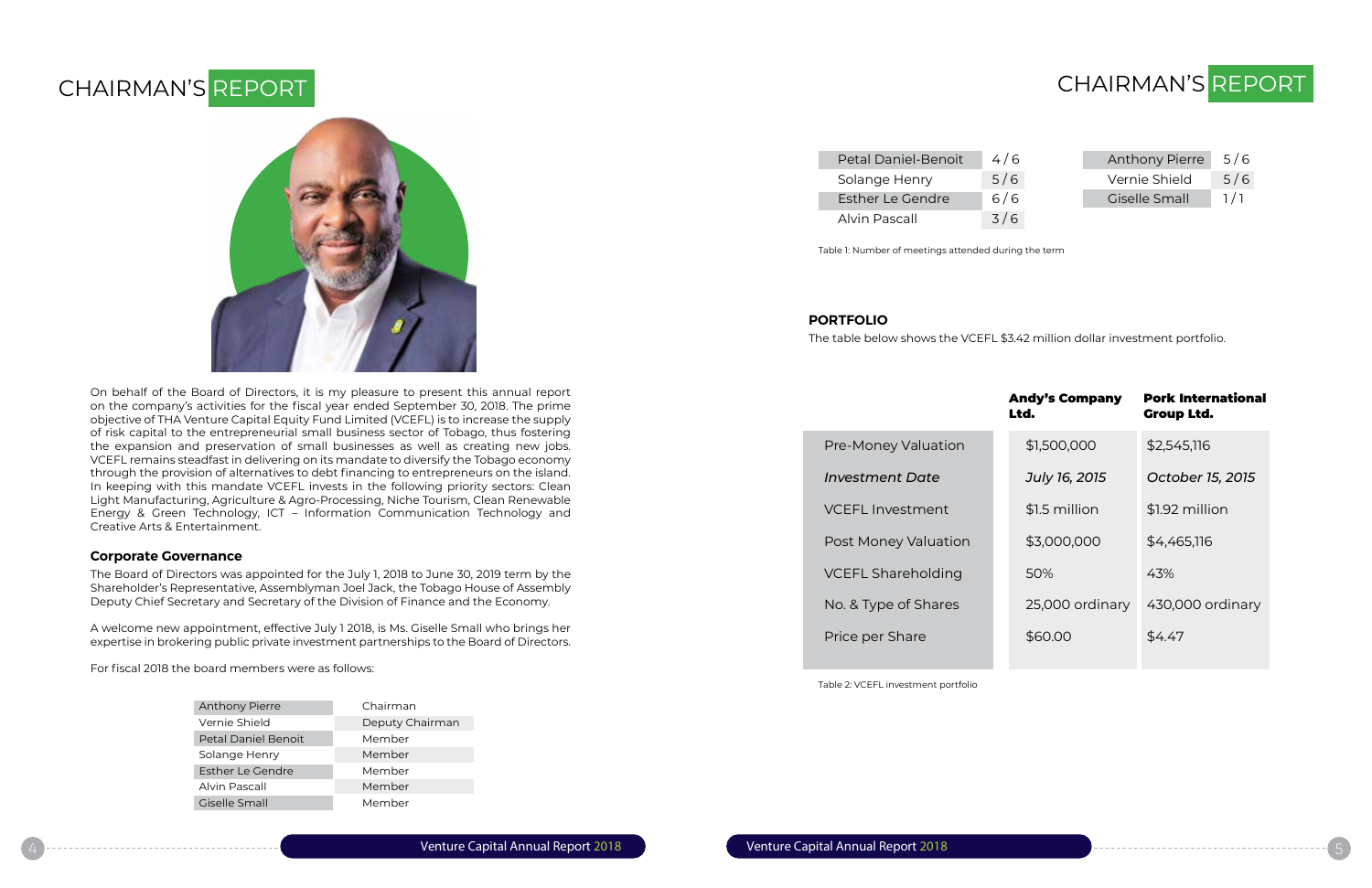One of the Board's key targets in this coming year is exploring a model for the Fund that encompasses both the income generating and developmental roles of the company. VCEFL is pursuing a shift in mandate which would expand its service offering beyond equity investment and encompass investment in and financing of early stage small and medium business enterprises. The goal of this is to allow the Fund to be more accessible to the array of entrepreneurs present in Tobago and to reposition the Fund to be of even greater value to Tobagonians.



#### **Future Prospects and Strategic Direction**

In recognizing a gap in the readiness of entities submitting business proposals for equity investment another key objective emerged. The second key objective for fiscal 2019 is the development of the business operations skills of entrepreneurs through the establishment of a commercial business incubator programme. The Board has begun to reposition the company to satisfy both of these objectives in addition to a series of business community outreach events targeted to increase awareness of the general public on the work of the company.

#### **Conclusion**

As stewards of the Fund the Board recognizes the need to play a positive role in the Tobago economy. VCEFL is prepared to share the responsibility for further developing Tobago's private sector. This can be accomplished through the development of entrepreneurship and the incubation of successful Tobago based businesses.

In closing, I am satisfied that a sound foundation for the growth, sustainability and continued development of this company has been laid. I take this opportunity to make mention of my fellow Board members, Committee members and the dedicated staff of the Company for their continued support in seeking to meet our mandate.



Anthony Pierre **Chairman** 

# **Mr. Anthony Pierre**

Chairman of the Board

Mr. Pierre is the Managing Partner of Moore Stephens Trinidad and Tobago and has over 35 years of experience in the field of accounting, auditing, taxation, financial and business consultancy and has worked for a varied portfolio of local, regional and international clients drawn from the private sector, the public sector and NGO's. He currently serves as President of the Institute of Chartered Accountants of the Caribbean (ICAC) for the 2017-2018 term. Mr. Pierre has served as President of the Institute of Chartered Accountants of Trinidad & Tobago (ICATT) for three years from 2009 to 2012.

He is a fellow of the Association of Certified Chartered Accountants (FCCA) of the United Kingdom, a member in Auditing practice of the Institute of Chartered Accountants of Trinidad and Tobago (CA), an associate of the Institute of Financial Consultants of the USA (CFC) and a Certified Risk Analyst (CICRA), having completed certified training in ISO 310000 - Enterprise Risk Management and related ISO 27005. Mr. Pierre is a long-standing VCEFL Board member having served since 2011.

#### **Ms. Vernie Shield** Deputy Chairman



Ms. Shield has over 30 years of experience in the banking sector and is the former Manager of First Citizens Bank, Tobago Branches. She is the holder of an Executive MBA from the Arthur Lok Jack Graduate School of Business and has been trained by several international bodies to develop policy guidelines that regulate financial institutions. Ms. Shield has served as member of the Board of Directors of National Infrastructure Development Company Ltd. Ms. Shield has served on the VCEFL Board since 2013.

# BOARD OF DIRECTORS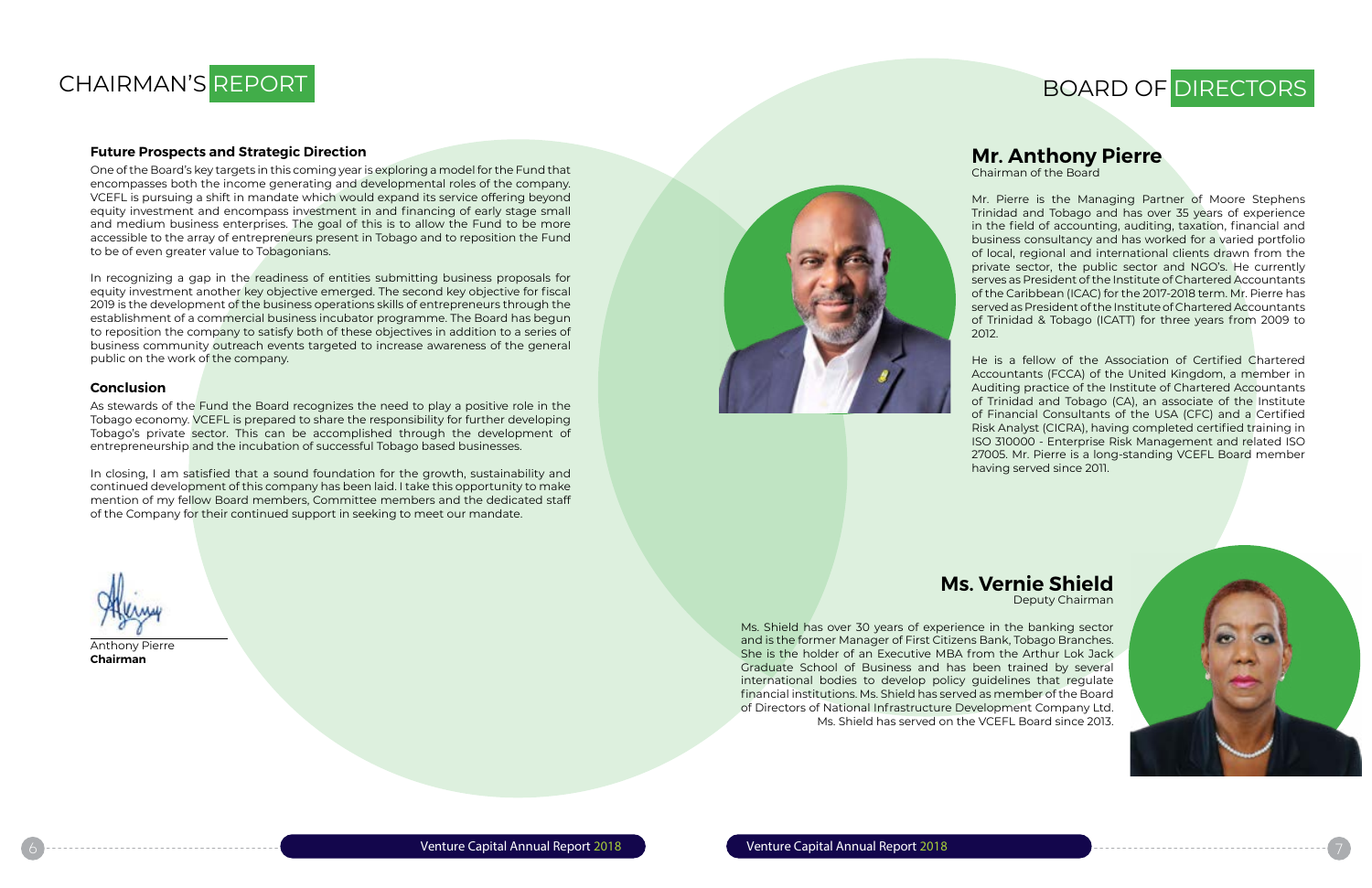# **Mr. Alvin Pascall**

Board Member

Legal Advisor to the THA Legal Department

Mr. Alvin Pascall is a seasoned General Practitioner with indepth knowledge and experience in Public Law, Civil Litigation, Probate Practice, the Laws of Trust, Family Practice, Company Practice as well as Conveyancing and Land Matters. For the past twenty seven years he has appeared before every judge of the Civil Court of Trinidad and Tobago as both a private and public law practitioner and as an instructing attorney and/or advocate. Mr. Pascall served as Senior State Counsel to the Tobago House of Assembly for eighteen years from 2001-2018. Mr. Pascal has served on the VCEFL Board since 2011.



#### **Ms. Solange Henry** Board Member

Assistant Vice President of Finance– Evolving TecKnologies and Enterprise Development Company Limited (e TecK) Ms. Solange Henry has almost 15 years' financial management and auditing experience in the State Enterprises across Trinidad and Tobago, covering various sectors such Energy, Tourism, Infrastructure Development and Project Management. She thrives in high energy and dynamic business environments. She is an Association of Charted Certified Accountants (ACCA) Certified Accountant and holds a Master's Degree in Business Administration with a specialization in Innovation and Entrepreneurship from the University of the West Indies, Arthur Lok Jack Graduate School of Business. She has strong practical proficiency in the areas of financial management, project management, risk management, human resource management and general administration. Her signature management style involves a very structured and analytical approach to executing all tasks, complemented by a practical approach to problem solving. Her experience has proven her adaptability to ever-evolving and complex work environments and her solution-driven nature has successfully and significantly impacted the areas of governance, risk management and development of robust systems of internal controls in many business environments. She has served on two(2) State Enterprise Boards as Director and remains committed to giving service to Trinidad and Tobago.



# BOARD OF DIRECTORS



# **Ms. Giselle Small**

Board Member

Director of the Investment and Public Private Partnership (IP3) Unit – THA Division of Finance and the Economy

Ms. Small is a graduate of Haverford College with a background in Economics, Political Science and a focus on international development. Ms. Small has built on her experiences in policy development and in the investment banking sector to assist in the implementation of key Tobago House of Assembly initiatives through the Division of Finance and the Economy.

# BOARD OF DIRECTORS

# **Ms. Esther Le Gendre**

# Board Member

Chief Executive Officer – The Institute of Chartered Accountants of

Trinidad & Tobago (ICATT) Ms Le Gendre is a graduate of the University of the West Indies (BA, eMBA) and is certified in Corporate Citizenship by the Boston School of Corporate Citizenship. Ms. Le Gendre has a wealth of knowledge and experience both in the Finance and Communications fields. As lead consultant of Bridge Consulting Ltd. she provides expertise in business management and communications solutions that dovetail with the client's business strategy. Ms. Le Gendre is committed to public service and she has held several portfolios throughout her career and these include, but are not limited to: Minister of Education and Member of Parliament 2007- 2010, head of Business Development for the Association of Chartered Certified Accountants (ACCA) Caribbean region, Atlantic LNG's Government and Public Affairs Manager, and Manager of Corporate Communications for Guardian Life.

# **Mrs. Petal Benoit**

Board Member



Senior Financial Analyst – THA Division of Finance and the Economy Mrs. Benoit has over ten years of experience in the field of accounting holding professional membership to and qualification from the Association of Chartered Certified Accountants (ACCA) having graduated from the Students Accountancy Centre Ltd. (SAC). Mrs. Benoit is a professional accountant with a strong financial background beginning her career as an Accounting Officer with the Trinidad and Tobago Solid Waste Management Company Ltd (SWMCOL) in 2007.

Mrs. Benoit is the past National President of Junior Chamber International (JCI) West Indies, an international non-profit organization whose mission is to provide development opportunities that empower young people to create positive change. Mrs. Benoit was first appointed as a Director to the Board of the Tobago House of Assembly Venture Capital Equity Fund Company Limited in 2017.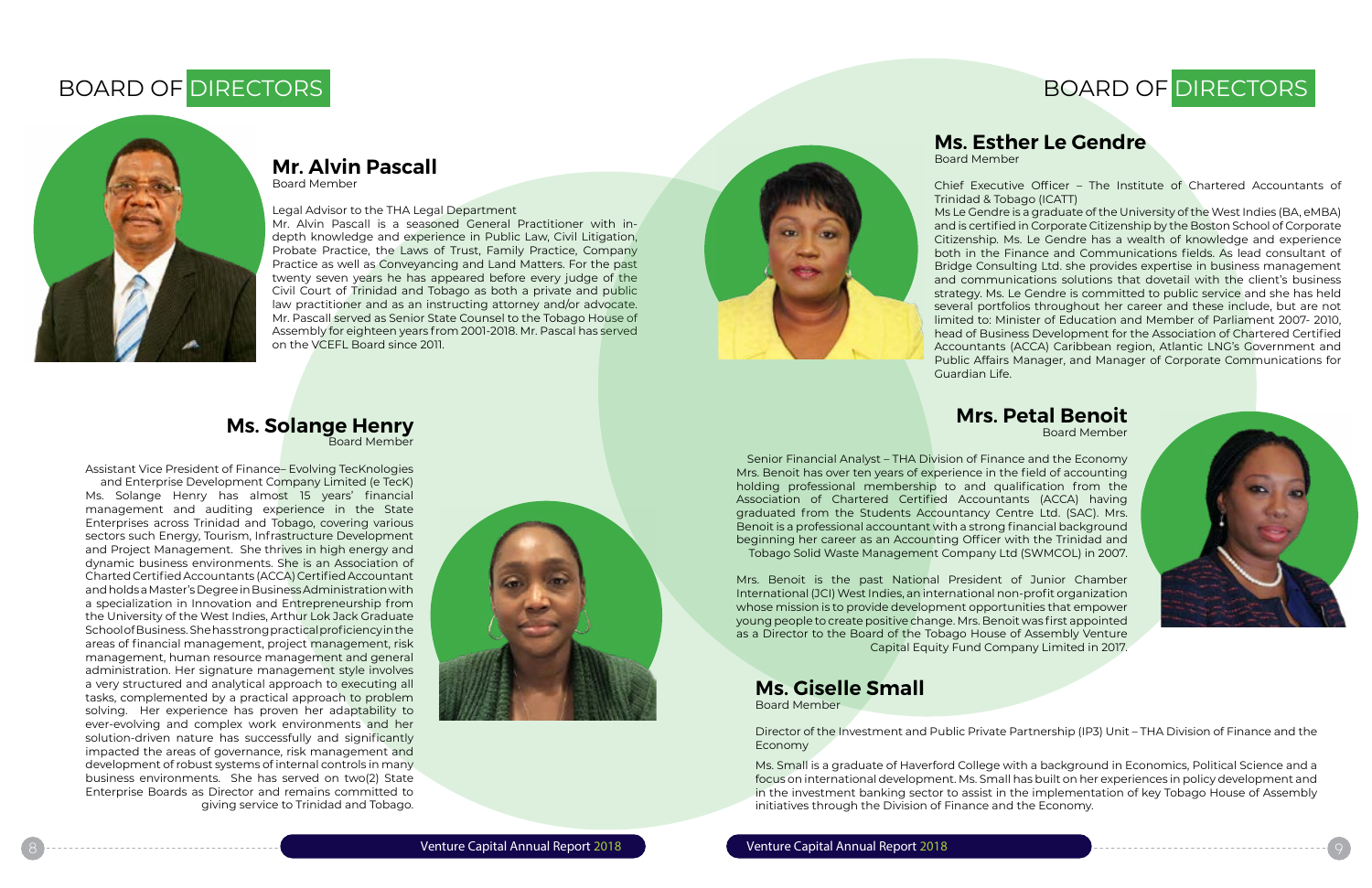# **Tobago House of Assembly Venture Capital Equity Fund Company Limited**

TOBAGO HOUSE OF ASSEMBLY VENTURE CAPITAL EQUITY FUND

# 30 September 2018

### Financial Statements I STATAMANT CHI Independent Auditors' Report

| Statement of Management Responsibilities 10 |         |
|---------------------------------------------|---------|
| Independent Auditors' Report                | 11 - 12 |
| Statement of Financial Position             | 13      |
| Statement of Comprehensive Income           | 14      |

| Statement of Changes in Equity         | 15 |
|----------------------------------------|----|
| Statement of Cash Flows                | 16 |
| Notes to the Financial Statements 17 - |    |

TOBAGO HOUSE OF ASSEMBLY VENTURE CAPITAL CAPITAL CAPITAL CAPITAL CAPITAL CAPITAL CAPITAL CAPITAL CAPITAL CAPITAL CAPITAL CAPITAL CAPITAL CAPITAL CAPITAL CAPITAL CAPITAL CAPITAL CAPITAL CAPITAL CAPITAL CAPITAL CAPITAL CAPITAL CAPITAL CAPITAL CAPITA COMPANY LIMITED AND

I N D E X

32

# STATEMENT OF MANAGEMENT'S RESPONSIBILITIES

It is the responsibility of management of the THA Venture Capital Equity Fund Company Limited to prepare financial statements, including the schedules and other explanatory information, for each financial year which give a true and fair view of the state of affairs of the company as at the end of the financial year. Management is responsible for preparing the financial statements in accordance with the International Financial Reporting Standards issued by the International Accounting Standards Board, adopted by the Institute of Chartered Accountants of Trinidad and Tobago, and in compliance with the Companies Act. The responsibilities include: ensuring that the company keeps proper accounting records which disclose, with reasonable accuracy at any time, the financial position of the Company; selecting appropriate accounting policies and applying them in a consistent manner; and making accounting estimates that are reasonable in the circumstances.

Management affirms that it has carried out its responsibilities as outlined above and of management to indicate that the Company will not remain a going concern for at least maintains proper standards of conduct for its activities. Nothing has come to the attention the next twelve months from the date of this statement.

 $41.3$ 

22<sup>nd</sup> January, 2019

Director

22<sup>nd</sup> January, 2019

**Page** and applicable laws. Management is of the opinion that the financial statements give a 1 results. Management further accepts responsibility for the maintenance of accounting adequate systems of internal financial control. Management accepts responsibility for the annual financial statements which have been prepared using appropriate accounting policies, supported by reasonable and prudent judgements and estimates, in conformity with established financial standards true and fair view of the state of the financial affairs of the company and of its operating records which may be relied upon in the preparation of financial statements, as well as

Management is responsible for the integrity and objectivity of the financial statements ensuring that systems of internal control are designed, implemented and maintained to: provide reasonable assurance that assets are safeguarded from loss or unauthorized use, detect/prevent fraud, allow for preparation and fair presentation of financial statements that are free from material misstatements whether due to fraud or error, and achieve operational efficiencies.

The Board of Directors is responsible for ensuring that management fulfils its responsibilities for financial reporting and internal control. The Board of Directors reviews and approves the financial statements, including the schedules attached therein, and submits the same to the shareholder.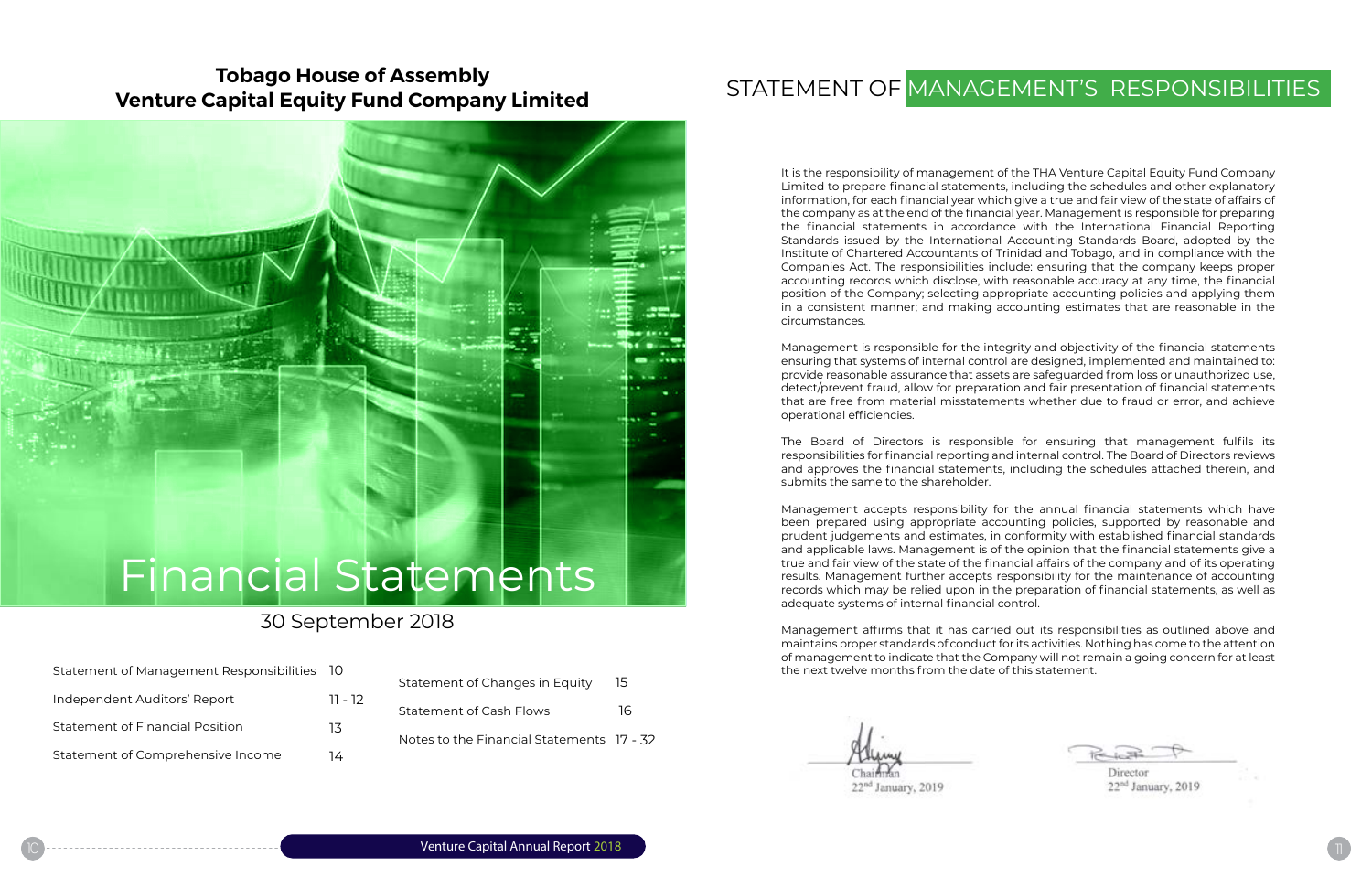# INDEPENDENT AUDITORS' REPORT

to the Members of Tobago House of Assembly **Venture Capital** Equity Fund **Company Limited**

#### **Opinion**

We have audited the financial statements of Tobago House of Assembly Venture Capital Equity Fund Company Limited, which comprise the statement of financial position as at 30 September 2018, the statements of comprehensive income, changes in equity and cash flows for the year then ended, and notes to the financial statements including a summary of significant accounting policies.

In our opinion, the accompanying financial statements present fairly, in all material respects, the financial position of Tobago House of Assembly Venture Capital Equity Fund Company Limited as at 30 September 2018 and its financial performance and its cash flows for the year then ended in accordance with International Financial Reporting Standards ("IFRSs").

#### **Basis for Opinion**

We conducted our audit in accordance with International Standards on Auditing ("ISAs"). Our responsibilities under those standards are further described in the Auditors' Responsibilities for the Audit of the Financial Statements section of our report. We are independent of Tobago House of Assembly Venture Capital Equity Fund Company Limited in accordance with the International Ethics Standards Board for Accountants' Code of Ethics for Professional Accountants ("IESBA Code"), and we have fulfilled our other ethical responsibilities in accordance with the IESBA Code. We believe that the audit evidence we have obtained is sufficient and appropriate to provide a basis for our opinion.

#### **Responsibilities of Management and the Board of Directors for the Financial Statements**

Management is responsible for the preparation and fair presentation of the financial statements in accordance with IFRSs, and for such internal control as management determines is necessary to enable the preparation of financial statements that are free from material misstatement, whether due to fraud or error.

In preparing the financial statements, management is responsible for assessing the company's ability to continue as a going concern; disclosing, as applicable, matters related to going concern; and using the going concern basis of accounting unless management either intends to liquidate the company or to cease operations, or has no realistic alternative but to do so.

The Board of Directors is responsible for overseeing the company's financial reporting process.

as a whole are free from material misstatement, whether due to fraud or error, and to of assurance, but is not a guarantee that an audit conducted in accordance with ISAs will always detect a material misstatement when it exists. Misstatements can arise from fraud or error and are considered material if, individually or in the aggregate, they could reasonably be expected to influence the economic decisions of users taken on the basis of these financial statements. The considered material if, individually or in the considered material if, in Our objectives are to obtain reasonable assurance about whether the financial statements issue an auditors' report that includes our opinion. Reasonable assurance is a high level

As part of an audit in accordance with ISAs, we exercise professional judgment and maintain professional scepticism throughout the audit. We also:

 $\cdot$  Identify and assess the risks of material misstatement of the financial statements, • Identify and assess the risks of material misstatement of the financial statements, whether due to a basis for our opinion. The risk of not detecting a material misstatement resulting a basis for our opmion. The nsiver not acteduring a material misstatement resulting<br>from fraud is higher than for one resulting from error, as fraud may involve collusion, forgery, intentional omissions, misrepresentations, or the override of whether due to fraud or error; design and perform audit procedures responsive to those risks; and obtain audit evidence that is sufficient and appropriate to provide

• Obtain an understanding of internal control relevant to the audit, in order to design audit procedures that are appropriate in the circumstances, but not for the purpose of expressing an opinion on the effectiveness of the company's internal

 $\cdot$  Evaluate the appropriateness of accounting policies used and the reasonableness of accounting estimates and related disclosures made by management.

 $\cdot$  Conclude on the appropriateness of management's use of the going concern basis of accounting and based on the audit evidence obtained, whether a material uncertainty exists related to events or conditions that may cast significant doubt<br>whether when we have a hill to the continuum and we have a second that the that is on the company's ability to continue as a going concern. If we concidue that a<br>material uncertainty exists, we are required to draw attention in our auditors' material uncertainty exists, we are required to draw attention in our additors<br>report to the related disclosures in the financial statements or, if such disclosures report to the related disclosures in the financial statements or, if such disclosures are inadequate, to modify our opinion. Our conclusions are based on the audit are madequate, to modify our opinion. Our conclusions are based on the datit evidence obtained up to the date of our auditors' report. However, future events or to the date of our auditors' report. However, future events or conditions may cause the company conditions may cause the company to cease to continue as a going concern. on the company's ability to continue as a going concern. If we conclude that a

 $\cdot$  Evaluate the overall presentation, structure and content of the financial statements, including the disclosures, and whether the financial statements represent the underlying transactions and events in a manner that achieves fair presentation.

planned scope and timing of the audit and significant audit findings, including any significant deficiencies in internal control that we identify during our audit. We communicate with the Board of Directors regarding, among other matters, the

 $\frac{12}{22}$ **Barataria** Barataria **TRINIDAD** TRINIDAD **22 January 2019** 22 January 2019

- As part of an audit in accordance with ISAs, we exercise professional judgment and maintain professional detection a material misstatement resulting from from from for one resulting from error, in the resulting from e<br>Internal control.
	- ${\tt control.}$  that are appropriate in the circumstances, but not for the purpose of expressing and purpose of expressions and  ${\tt c}$ control.
	-
	-

# INDEPENDENT AUDITORS' REPORT

to the Members of Tobago House of Assembly **Venture Capital** Equity Fund **Company Limited**

#### **Auditors' Responsibilities for the Audit of the Financial Statements**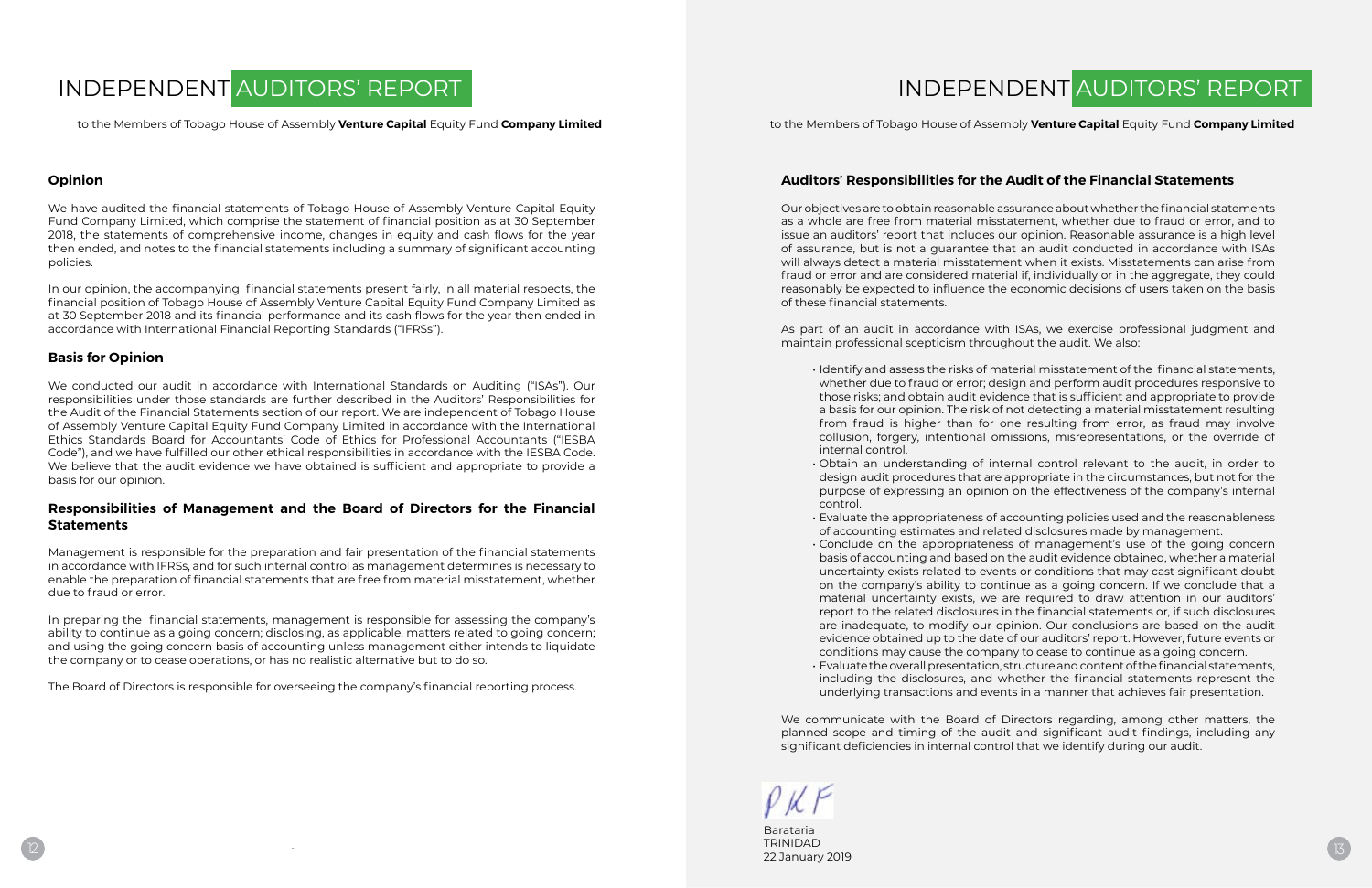#### STATEMENT OF FINANCIAL POSITION

These financial statements were approved by the Board of Directors and authorised for issue on 22 January 2019 and signed on their behalf by:

 $\mathcal{A}$ **Director Director** 

#### LIABILITIES AND EQUITY

| 9        | 178,737                   | 101,637                   |
|----------|---------------------------|---------------------------|
| 10<br>11 | 23,346,000<br>(2,825,583) | 23,346,000<br>(3,095,720) |
|          | 20,520,417                | 20,250,280                |
|          | 20,699,154                | 20,351,917                |
|          |                           |                           |

|                                                                                            |              | 30 September            |                                |                                                  |
|--------------------------------------------------------------------------------------------|--------------|-------------------------|--------------------------------|--------------------------------------------------|
|                                                                                            | <b>Notes</b> | 2018<br>(5)             | 2017<br>(5)<br><b>Restated</b> | Income:                                          |
| <b>Current Assets:</b><br>Cash and Cash Equivalents<br>Accounts Receivable and Prepayments | 5<br>6       | 16,057,094<br>1,175,225 | 15,857,003<br>1,038,957        | Subventions<br>Interest Income                   |
| <b>Total Current Assets</b>                                                                |              | 17,232,319              | 16,895,960                     | Total Income<br><b>Expenditure:</b>              |
| <b>Non-Current Assets</b>                                                                  |              |                         |                                |                                                  |
| Investments                                                                                | ⇁            | 3,420,000               | 3,420,000                      | Impairment                                       |
| <b>Fixed Assets</b>                                                                        | 8            | 46,835                  | 35,957                         | General and Administrative Exper<br>Depreciation |
| <b>Total Non-Current Assets</b>                                                            |              | 3,466,835               | 3,455,957                      | Interest and Bank Charges                        |
| <b>Total Assets</b>                                                                        |              | 20,699,154              | 20,351,917                     | <b>Total Expenditure</b>                         |
|                                                                                            |              |                         |                                | Net Income/(Loss)for the year                    |

(The accompanying notes form an integral part of these financial statements)

#### TOBAGO HOUSE OF ASSEMBLY VENTURE CAPITAL EQUITY FUND COMPANY LIMITED

#### **ASSETS**

#### STAT EMENT OF COMPREHENSIVE INCOME

| For the year ended<br>30 September |                                        |  |  |  |
|------------------------------------|----------------------------------------|--|--|--|
| 2018<br>(5)                        | 2017<br>(5)<br>Restated                |  |  |  |
| 1,500,000<br>146,891               | 1,500,000<br>130,941                   |  |  |  |
| 1,646,891                          | 1,630,941                              |  |  |  |
| 1,359,879<br>15,560<br>1,315       | 500,000<br>1,227,001<br>9,017<br>1,417 |  |  |  |
| 1,376,754                          | 1,737,435                              |  |  |  |
| <u>270,137</u>                     | (106, 494)                             |  |  |  |

benses (Note 16)

(The accompanying notes form an integral part of these financial statements)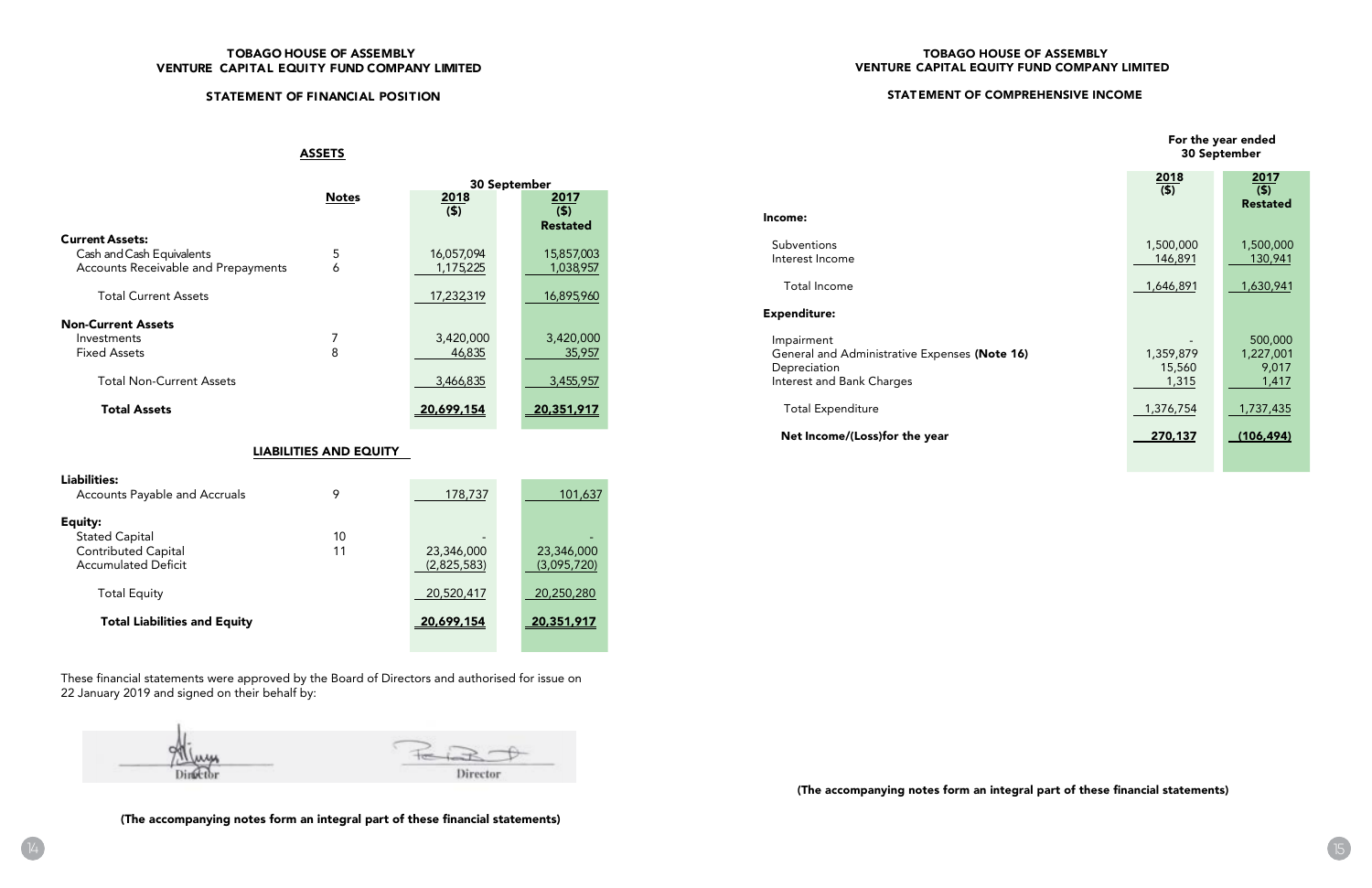#### TOBAGO HOUSE OF ASSEMBLY VENTURE CAPITAL EQUITY FUND COMPANY LIMITED STATEMENT OF CHANGES IN EQUITY

#### 30 SEPTEMBER 2018

|                                                  | Capital<br><b>Contributions</b><br>(S) | Accumulated<br><b>Deficit</b><br>(S) | Total<br><u>Equity</u><br>(S) |                                                   |
|--------------------------------------------------|----------------------------------------|--------------------------------------|-------------------------------|---------------------------------------------------|
|                                                  |                                        |                                      |                               | <b>Operating Activities:</b>                      |
| Balance as at 1 October 2016 – previously stated | 21,846,000                             | (3,896,814)                          | 17,949,186                    |                                                   |
| Prior period adjustment (Note 15)                | $\overline{\phantom{a}}$               | 907,588                              | 907,588                       | Net Income/(Loss) for the year                    |
| Balance as at 1 October 2016 - restated          | 21,846,000                             | (2,989,226)                          | 18,856,774                    | Adjustment for:<br>Impairment                     |
| Capital Injection                                | 1,500,000                              | $\overline{\phantom{a}}$             | 1,500,000                     | Depreciation                                      |
| Net loss of the year                             | $\sim$                                 | (106, 494)                           | (106, 494)                    | Adjustment for non-cash items:                    |
| Balance as at 30 September 2017 (restated)       | 23,346,000                             | (3,095,720)                          | 20,250,280                    | Net Change in Accounts Receivable and Prepayments |
| Balance as at 1 October 2017 (restated)          | 23,346,000                             | (3,095,720)                          | 20,250,280                    | Net Change in Accounts Payable and Accruals       |
| Net income for the year                          |                                        | 270,137                              | 270,137                       | Cash provided by Operating Activities             |
| Balance as at 30 September 2018                  | 23,346,000                             | (2,825,583)                          | 20,520,417                    | <b>Investing Activities:</b>                      |
|                                                  |                                        |                                      |                               | Net Change in Investments                         |

(The accompanying notes form an integral part of these financial statements)

#### TOBAGO HOUSE OF ASSEMBLY VENTURE CAPITAL EQUITY FUND COMPANY LIMITED

#### STATEMENT OF CASH FLOWS

Purchase of Fixed Assets

Cash used in Investing Activities

| For the year ended<br>30 September |                    |  |  |  |  |  |
|------------------------------------|--------------------|--|--|--|--|--|
| 2018                               | 2017               |  |  |  |  |  |
| ( \$ )                             | (5)                |  |  |  |  |  |
|                                    | <b>Restated</b>    |  |  |  |  |  |
|                                    |                    |  |  |  |  |  |
|                                    |                    |  |  |  |  |  |
| 270,137                            | (106, 494)         |  |  |  |  |  |
|                                    |                    |  |  |  |  |  |
|                                    | 500,000            |  |  |  |  |  |
| 15,560                             | 9,017              |  |  |  |  |  |
|                                    |                    |  |  |  |  |  |
| 285,697                            | 402,523            |  |  |  |  |  |
|                                    |                    |  |  |  |  |  |
| (136, 268)                         | (131, 369)         |  |  |  |  |  |
| 77,100                             | 51,012             |  |  |  |  |  |
| 226,529                            | 322,166            |  |  |  |  |  |
|                                    |                    |  |  |  |  |  |
|                                    |                    |  |  |  |  |  |
|                                    |                    |  |  |  |  |  |
|                                    | (47, 154)          |  |  |  |  |  |
| (26, 438)                          |                    |  |  |  |  |  |
| (26, 438)                          | (47, 154)          |  |  |  |  |  |
|                                    |                    |  |  |  |  |  |
|                                    |                    |  |  |  |  |  |
|                                    |                    |  |  |  |  |  |
|                                    | <u>1,500,000</u>   |  |  |  |  |  |
|                                    | 1,500,000          |  |  |  |  |  |
|                                    |                    |  |  |  |  |  |
| 200,091                            | 1,775,012          |  |  |  |  |  |
| <u>15,857,003</u>                  | 14,081,991         |  |  |  |  |  |
| <u>16,057,094</u>                  | <u> 15,857,003</u> |  |  |  |  |  |
|                                    |                    |  |  |  |  |  |
|                                    |                    |  |  |  |  |  |
|                                    |                    |  |  |  |  |  |
| 16,057,094                         | 15,857,003         |  |  |  |  |  |

Financing Activities:

Net Change in Stated Capital

Cash provided by Financing Activities

Net Change in Cash Balances

Cash Resources, end of year

Cash and cash equivalents

Cash Resources, beginning of year

Represented by: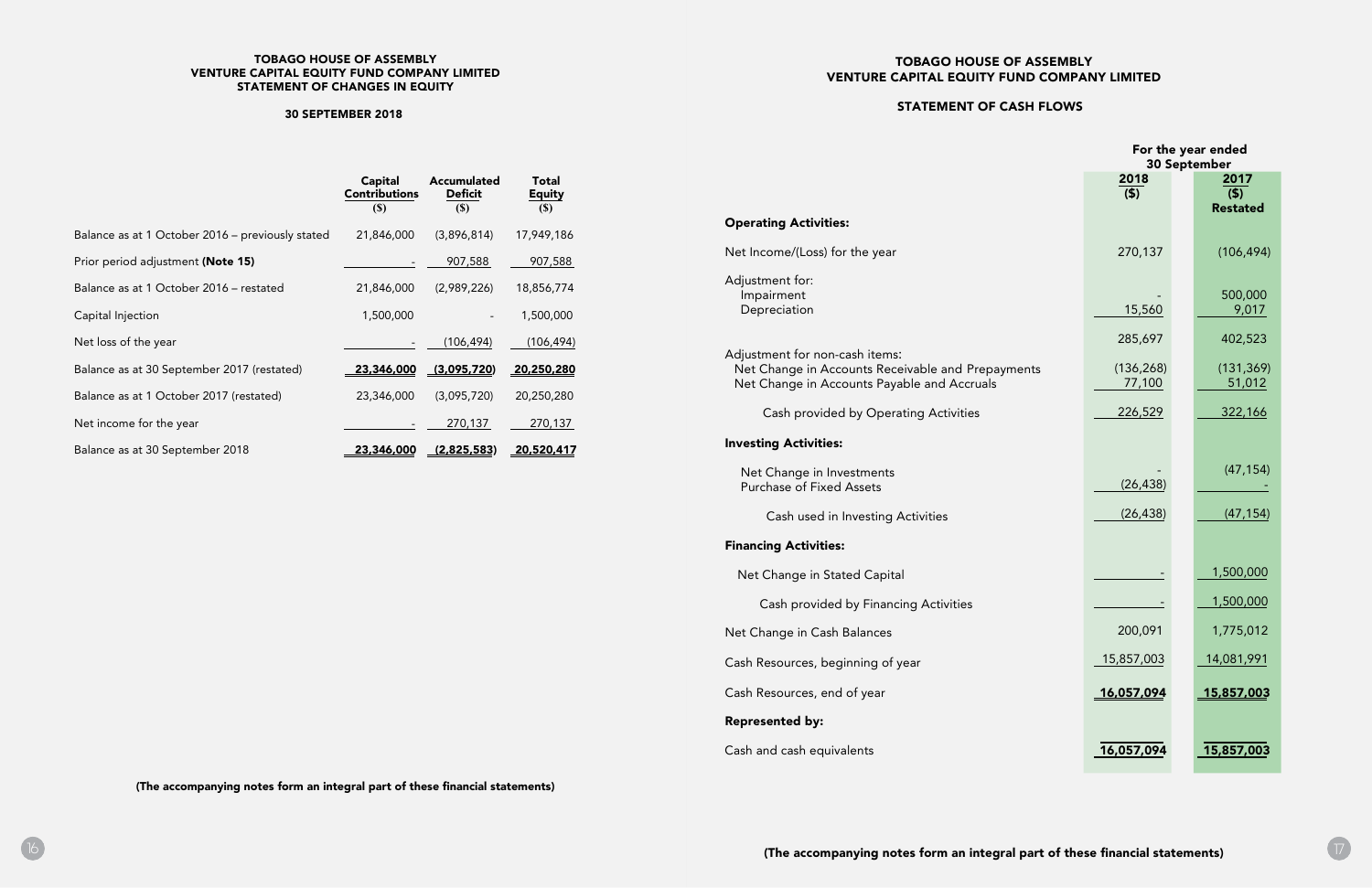#### **NOTES TO THE FINANCIAL STATEMENTS**

#### **30 SEPTEMBER 2018**

#### **1. Incorporation and Principal Business Activity:**

Tobago House of Assembly Venture Capital Equity Fund Company Limited (VCEFL) was incorporated on the 9 February 2010 under the Companies Act 1995 and registered on 17 November 2011. Its activities are carried out with the financial commitment and support of the Tobago House of Assembly (THA). Its activities are governed by The Venture Capital Act 22 of 1994, Chapter 81:08 and its subsequent amendments.

It was set up to achieve the following objectives:

- 1. To transform the Tobago's economy through private sector participation in new and existing economic activities.
- 2. To widen the range of investment capital available to Tobago entrepreneurs and businesses by providing venture capital and private equity options.
- 3. To build a healthy diversified portfolio of profitable Tobago companies, which provides a target return on investment (ROI) and generate reliable streams of income for investors.
- 4. To create economic benefits for Tobago through stimulation of private enterprise for trade and employment with a reduction of reliance on the THA for job creation and financing.

#### **2. Summary of Significant Accounting Policies:**

#### **a) Basis of Financial Statements Preparation -**

**i)** The Company has not applied the following standards, revised standards and interpretations that have been issued but are not yet effective as they either do not apply to the activities of the Company or have no material impact on its financial

These financial statements are prepared in accordance with International Financial Reporting Standards (IFRSs), and are stated in Trinidad and Tobago dollars and expressed in whole dollars. These financial statements have been prepared on the historical cost basis.

#### **b) Use of Estimates -**

The preparation of financial statements in conformity with IFRSs requires the use of certain critical accounting estimates and requires management to exercise its judgment in the process of applying the company's accounting policies. It also requires the use of assumptions that affect the reported amounts of assets and liabilities and disclosure of contingent assets and liabilities at the date of the financial statements and the reported amounts of revenues and expenses during the reporting period. Although these estimates are based on management's best knowledge of current events and actions, actual results may ultimately differ from those estimates.

#### **TOBAGO HOUSE OF ASSEMBLY VENTURE CAPITAL EQUITY FUND COMPANY LIMITED**

#### **NOTES TO THE FINANCIAL STATEMENTS**

#### **30 SEPTEMBER 2018**

#### **2. Summary of Significant Accounting Policies (Cont'd):**

IFRS 1 First-time Adoption of Financial Reporting Standards - Amendments regarding the deletion of short-term exemptions for first-time adopters (effective for accounting periods beginning on or after 1 January 2018).

# **c) New Accounting Standards and Interpretations**  statements, except for IFRS 9 Financial Instruments: after 1 January 2018).

IFRS 2 Share-based Payment - Amendments regarding the classification and measurement of share-based payment transactions (effective for accounting periods beginning on or after 1 January 2018).

IFRS 4 Insurance Contracts - Amendments regarding the application of IFRS 9 'Financial Instruments' with IFRS 4 'Insurance Contracts' (effective for accounting periods beginning on or after 1 January 2018).

IFRS 9 Financial Instruments (effective for accounting periods beginning on or

IFRS 9 Financial Instruments - Amendments regarding the application of IFRS 9 'Financial Instruments' with IFRS 4 'Insurance Contracts' (effective for accounting periods beginning on or after 1 January 2018).

IFRS 9 Financial Instruments - Amendments regarding prepayment features with negative compensation (effective for accounting periods beginning on or after 1 January 2019). IFRS 15 Revenue from Contracts with Customers (effective for accounting periods beginning on or after 1 January 2018).

IFRS 16 Leases (effective for accounting periods beginning on or after 1 January 2019). IFRS 17 Insurance Contracts (effective for accounting periods beginning on or after 1 January 2021).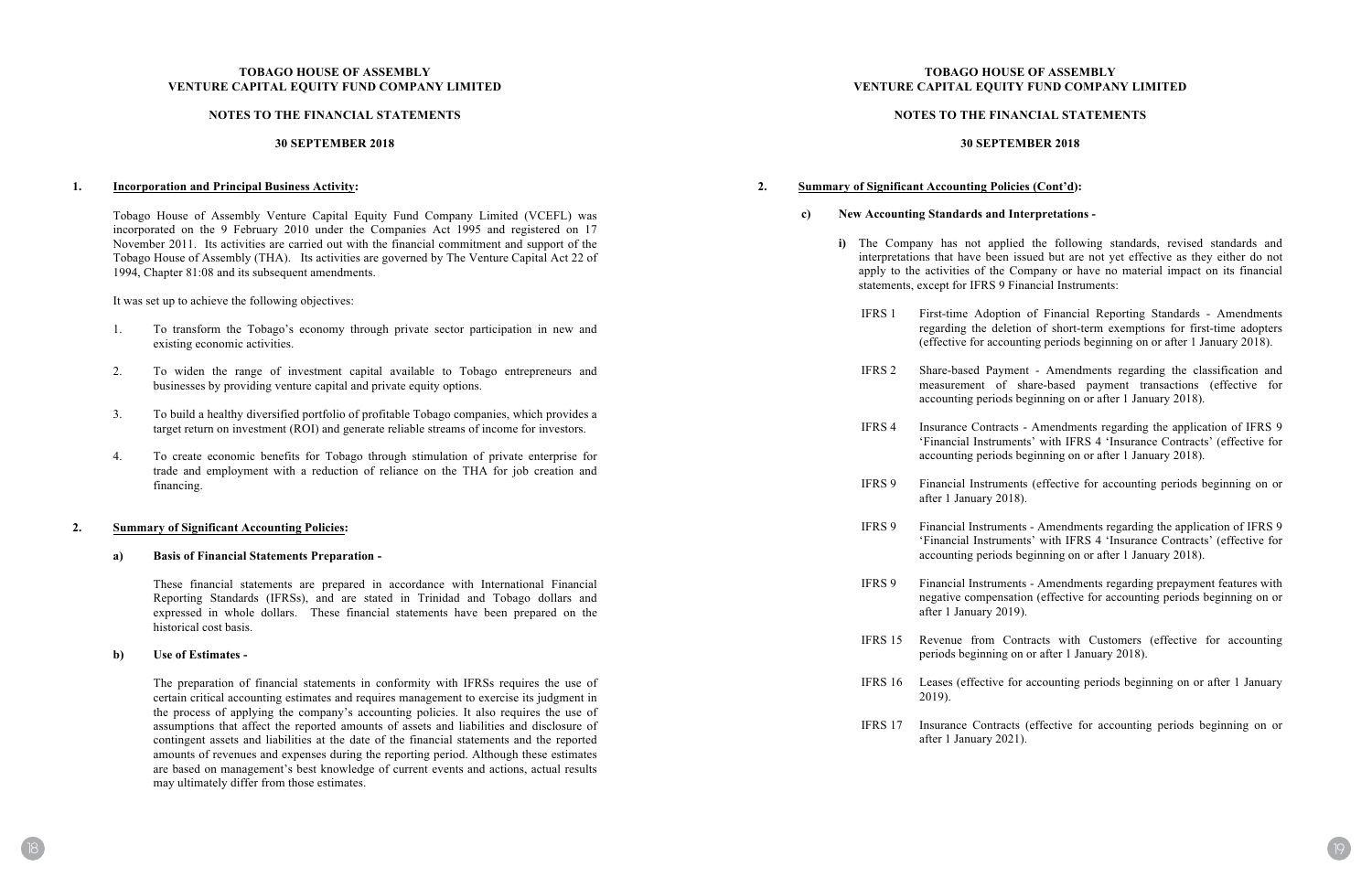#### **NOTES TO THE FINANCIAL STATEMENTS**

#### **30 SEPTEMBER 2018**

#### **2. Significant Accounting Policies (Cont'd):**

#### **c) New Accounting Standards and Interpretations (cont'd) -**

- IAS 28 Investment in Associates Amendments regarding the long-term interests in Associates and Joint Ventures (effective for accounting periods beginning on or after 1 January 2019).
- IAS 40 Investment Property Amendments regarding the transfer of investment property (effective for accounting periods beginning on or after 1 July 2018).
- IFRIC 22 Foreign Currency Transactions and Advance Consideration (effective for accounting periods beginning on or after 1 January 2018).
- IFRIC 23 Uncertainty over Income Tax Treatments (effective for accounting periods beginning on or after 1 January 2019).

#### **d) Fixed Assets -**

Fixed assets are stated at historical cost less accumulated depreciation. Depreciation is provided on a straight-line basis. No depreciation is charged in the month of acquisition. The following rates considered appropriate to write-off the assets over their estimated useful lives are applied:

| <b>Building</b>        |                          | $2\%$    |
|------------------------|--------------------------|----------|
| Furniture and fixtures | $\overline{\phantom{0}}$ | 12.5%    |
| Office Equipment       | $\overline{\phantom{0}}$ | $12.5\%$ |
| Computers and software |                          | 33%      |

The assets' residual values and useful lives are reviewed and adjusted if appropriate, at each reporting date. An asset's carrying amount is written down immediately to its recoverable amount if the asset's carrying amount is greater than its estimated recoverable amount.

Gains and losses on disposals are determined by comparing the proceeds with the carrying amount and are recognised in the Statement of Comprehensive Income.

**11.**

#### **TOBAGO HOUSE OF ASSEMBLY VENTURE CAPITAL EQUITY FUND COMPANY LIMITED**

#### **NOTES TO THE FINANCIAL STATEMENTS**

#### **30 SEPTEMBER 2018**

#### **2. Significant Accounting Policies (Cont'd):**

**e) Financial Instruments -**

Financial assets and financial liabilities are recognised on the company's Statement of Financial Position when the company becomes a party to the contractual provisions of the

instrument.

#### Cash and Cash Equivalents

Cash and cash equivalents consist of highly liquid investments with original maturities of three months or less and are carried at cost, which approximates market value.

#### Accounts Receivable

Accounts receivable are measured at initial recognition at fair value, and are subsequently measured at amortised cost using the effective interest rate method. Appropriate allowances for estimated irrecoverable amounts are recognised in the Statement of Comprehensive Income when there is objective evidence that the asset is impaired. The allowance recognised is measured as the difference between the asset's carrying amount and the present value of estimated future cash flows discounted at the effective interest rate computed at initial recognition.

#### Investments

Investments in equity instruments within the scope of IAS 39 do not meet the definition of held-to-maturity investments or of loans and receivables. They are therefore classified either as at fair value through profit or loss (FVTPL) or as available-for-sale (AFS) financial assets.

Under the AFS classification:

• investments are measured initially at fair value plus any directly attributable

• subsequently investments (except in equity instruments) are measured at reporting

- transaction costs.
- date fair value without deduction for transaction costs.
- losses which are reported in profit or loss.
- loss on derecognition.
- 

• fair value gains and losses are reported in other comprehensive income or directly in equity prior to adoption of the 2007 amendments to IAS 1, except for impairment

• gains or losses reported in other comprehensive income are reclassified to profit or

• dividends are reported in profit or loss when the right to payment is established.

Investments in equity instruments that do not have a quoted market price in an active market, or whose fair value cannot be reliably measured, are measured at cost less impairment losses.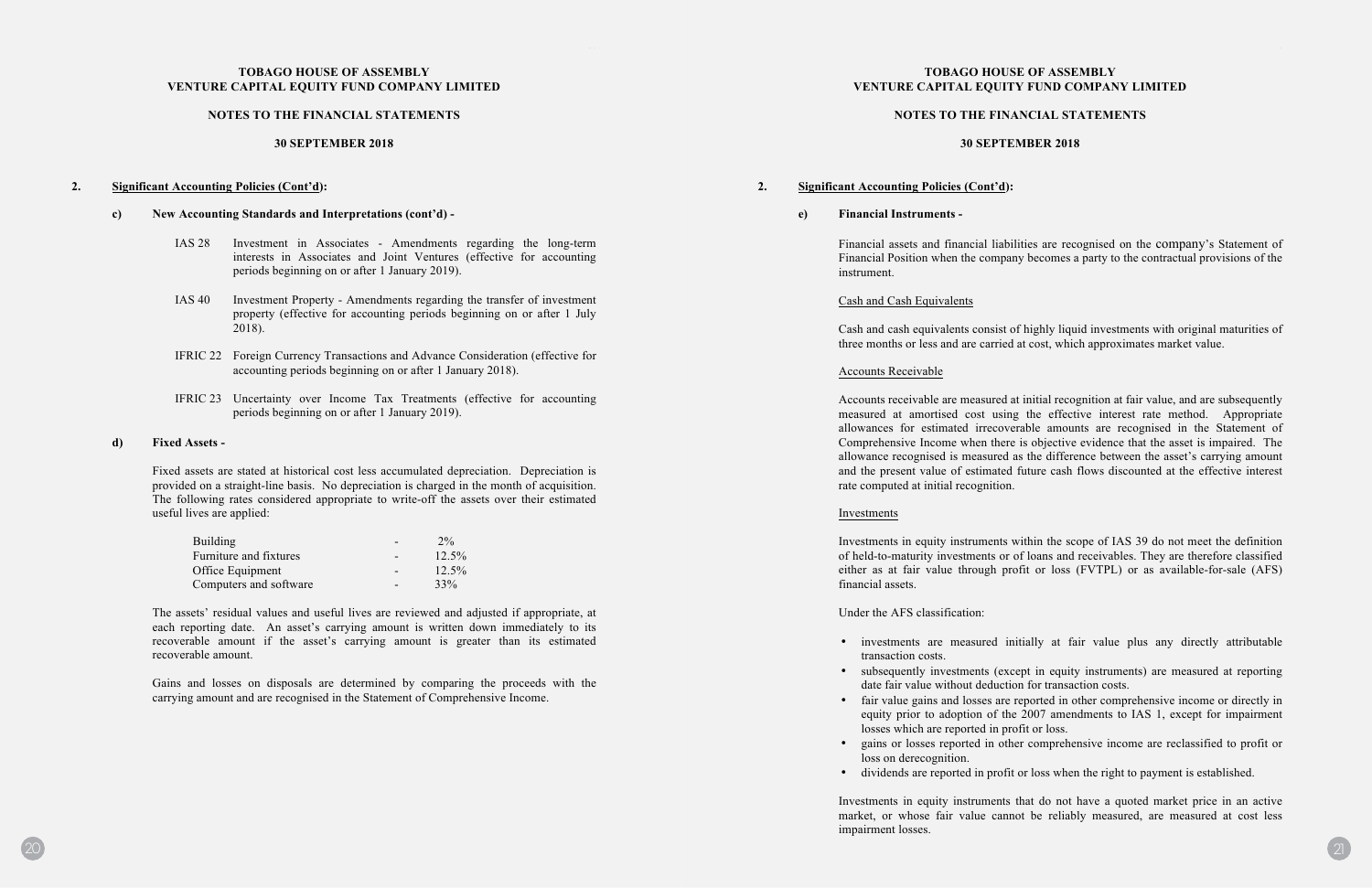#### **NOTES TO THE FINANCIAL STATEMENTS**

#### **30 SEPTEMBER 2018**

#### **2. Significant Accounting Policies (Cont'd):**

#### **e) Financial Instruments (cont'd) -**

#### Accounts Payable and Accruals

Accounts payable and accruals are initially measured at fair value, and are subsequently measured at amortised cost, using the effective interest rate method.

#### **f) Income and Expenditure -**

Income and expenditure are recognised on the accruals basis.

#### **g) Foreign Currency Transactions -**

These financial statements are expressed in Trinidad and Tobago currency. Foreign currency transactions during the year are translated at the exchange rates ruling at the date of the transactions and any gains or losses arising are taken into the Statement of Comprehensive Income. Assets and liabilities denominated in foreign currencies are expressed in Trinidad and Tobago currency at rates of exchange ruling at the reporting date.

#### **h) Comparative Information -**

Where necessary, comparative amounts have been adjusted to conform with the changes in presentation in the current year.

#### **3. Financial Risk Management:**

#### **Financial Risk Factors**

The company's activities are primarily related to the use of financial instruments.

#### **Financial Instruments**

|                                            | 2018                     |                              |  |  |
|--------------------------------------------|--------------------------|------------------------------|--|--|
|                                            | Carrying<br>Value<br>(S) | Fair<br>Value<br><b>(\$)</b> |  |  |
| <b>Financial Assets</b>                    |                          |                              |  |  |
| Cash and Cash Equivalents                  | 16,057,094               | 16,057,094                   |  |  |
| <b>Accounts Receivable and Prepayments</b> | 1,175,225                | 1,175,225                    |  |  |
| Investments                                | 3,420,000                | 3,420,000                    |  |  |
| <b>Financial Liabilities</b>               |                          |                              |  |  |
| <b>Accounts Payable and Accruals</b>       | 178,737                  | 178,737                      |  |  |

#### **TOBAGO HOUSE OF ASSEMBLY VENTURE CAPITAL EQUITY FUND COMPANY LIMITED**

#### **NOTES TO THE FINANCIAL STATEMENTS**

#### **30 SEPTEMBER 2018**

| <b>Financial Instruments</b><br>The following table summarizes the carrying amounts and fair values of the company's financial<br>assets and liabilities: |                          |                            |                                                                                 | Interest<br>Rate<br>$(\$)$ | Up to<br>1 year<br>(S) | $1$ to<br>5 years<br><b>(\$)</b> | Over<br>5 years<br><b>(\$)</b> | <b>Non-Interest</b><br><b>Bearing</b><br>$(\$)$ | <b>Total</b><br>(S) |
|-----------------------------------------------------------------------------------------------------------------------------------------------------------|--------------------------|----------------------------|---------------------------------------------------------------------------------|----------------------------|------------------------|----------------------------------|--------------------------------|-------------------------------------------------|---------------------|
|                                                                                                                                                           | 2018                     |                            |                                                                                 |                            |                        |                                  |                                |                                                 |                     |
|                                                                                                                                                           | Carrying<br><b>Value</b> | Fair<br><b>Value</b>       | <b>Financial Assets</b><br>Cash and Cash Equivalents<br>Accounts Receivable and | $1.00\%$                   | $\sim$                 | $\sim$                           | $\sim$                         | 16,057,094                                      | 16,057,094          |
| <b>Financial Assets</b>                                                                                                                                   | (S)                      | $\left( \mathbb{S}\right)$ | Prepayments                                                                     |                            | $\sim$                 | $\sim$                           | $\overline{\phantom{a}}$       | 1,175,225                                       | 1,175,225           |
| Cash and Cash Equivalents                                                                                                                                 | 16,057,094               | 16,057,094                 | Investments                                                                     |                            |                        | $\sim$                           |                                | 3,420,000                                       | 3,420,000           |
| <b>Accounts Receivable and Prepayments</b>                                                                                                                | 1, 175, 225              | 1,175,225                  |                                                                                 |                            |                        |                                  |                                | 20,652,319                                      | 20,652,319          |
| Investments                                                                                                                                               | 3,420,000                | 3,420,000                  | <b>Financial Liabilities</b>                                                    |                            |                        |                                  |                                |                                                 |                     |
| <b>Financial Liabilities</b>                                                                                                                              |                          |                            | Accounts Payable and Accruals                                                   |                            |                        | <u> 1999 - Andre Ste</u>         | $\sim$                         | 178,737                                         | 178,737             |
| <b>Accounts Payable and Accruals</b>                                                                                                                      | 178,737                  | 178,737                    |                                                                                 |                            |                        |                                  |                                | 178,737                                         | 178,737             |

**3. Financial Risk Management (Cont'd):**

#### **Financial Assets**

Cash and Cash Equivalents Accounts Receivable and Prepayments Investments

| Fair                       |
|----------------------------|
| Value                      |
| $\left( \mathbb{S}\right)$ |
| <b>Restated</b>            |
| 15,857,003                 |
| 1,038,957                  |
| 3,420,000                  |
|                            |
|                            |

**Financial Liabilities** Accounts Payable and Accruals

| 101,637<br>101,637 |
|--------------------|
|--------------------|

The company is exposed to interest rate risk, credit risk, liquidity risk, currency risk, operational risk, compliance risk and reputation risk arising from the financial instruments that it holds. The risk management policies employed by the company to manage these risks are discussed below:

#### **a) Interest Rate Risk -**

Interest rate risk is the risk that the fair value or future cash flows of a financial instrument will fluctuate because of changes in market interest rates.

The company is exposed to interest rate risk through the effect of fluctuations in the prevailing levels of interest rates on interest bearing financial assets and liabilities, including investments in money market deposits and other funding instruments.

#### Interest Rate Sensitivity Analysis

The company's exposure to interest rate risk is summarized in the table below, which analyses assets and liabilities at their carrying amounts categorized according to their maturity dates.

| <b>Interest</b>            |
|----------------------------|
| Rate                       |
| $\left( \mathbb{S}\right)$ |
|                            |
|                            |

| <b>Financial Assets</b>   |          |
|---------------------------|----------|
| Cash and Cash Equivalents | $1.00\%$ |
| Accounts Receivable and   |          |
| Prepayments               |          |
| Investments               |          |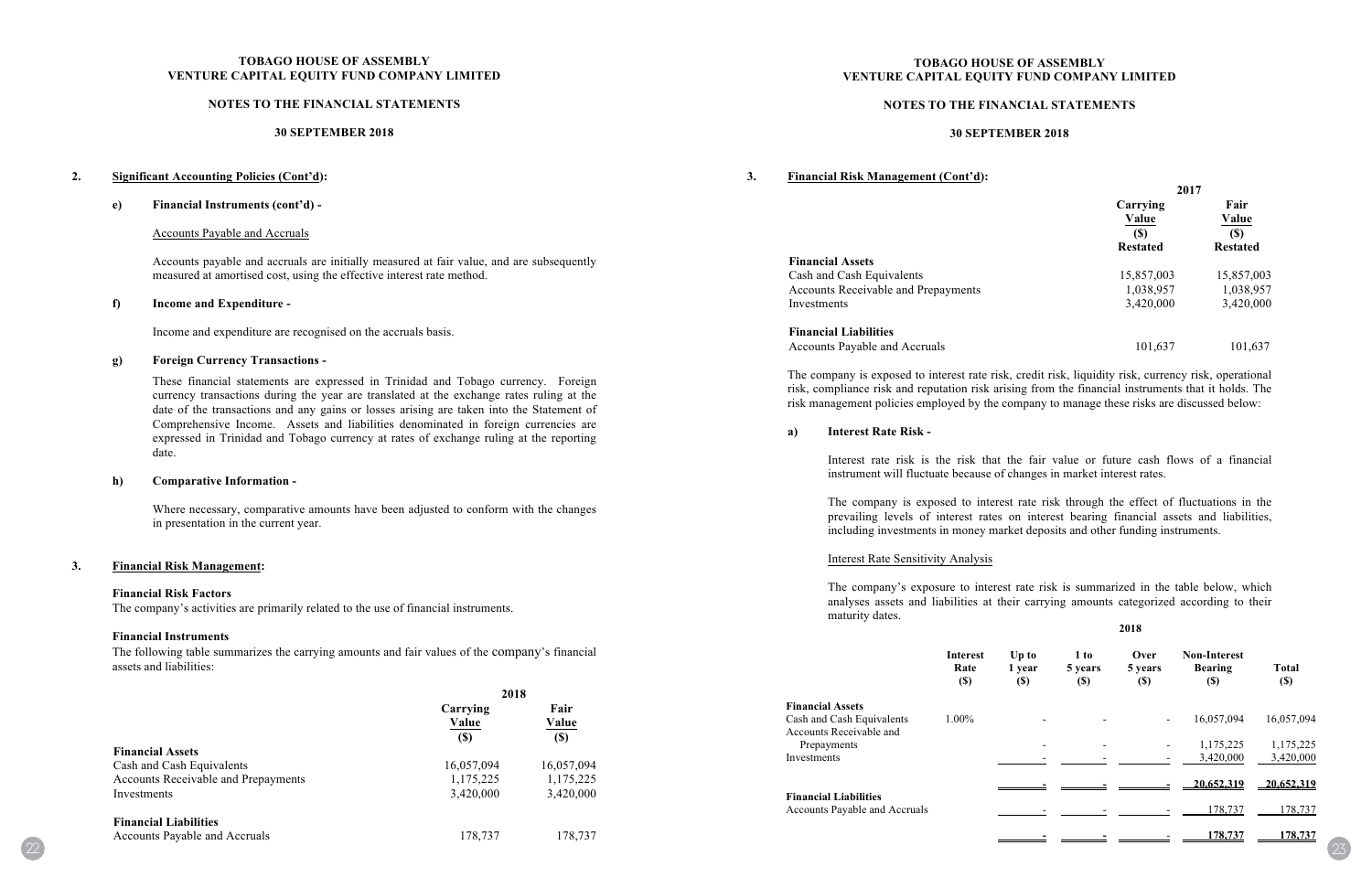**14.**

#### **TOBAGO HOUSE OF ASSEMBLY VENTURE CAPITAL EQUITY FUND COMPANY LIMITED**

#### **NOTES TO THE FINANCIAL STATEMENTS**

#### **30 SEPTEMBER 2018**

#### **3. Financial Risk Management (Cont'd):**

#### **a) Interest Rate Risk (cont'd) -**

**2017**

|                                                      | <b>Interest</b><br>Rate<br>$(\$)$ | Up to<br>1 year<br>$\left( \mathbb{S}\right)$ | 1 to<br>5 years<br>$(\$)$ | Over<br>5 years<br>$(\$)$ | <b>Non-Interest</b><br><b>Bearing</b><br>$\left( \mathbb{S}\right)$ | <b>Total</b><br>$(\$)$ |
|------------------------------------------------------|-----------------------------------|-----------------------------------------------|---------------------------|---------------------------|---------------------------------------------------------------------|------------------------|
| <b>Financial Assets</b>                              |                                   |                                               |                           |                           |                                                                     |                        |
| Cash and Cash Equivalents<br>Accounts Receivable and | 1.00%                             |                                               |                           | $\overline{\phantom{a}}$  | 15,857,003                                                          | 15,857,003             |
| Prepayments                                          |                                   |                                               |                           |                           | 1,038,957                                                           | 5,500                  |
| Investments                                          |                                   |                                               |                           |                           | 3,420,000                                                           | 3,420,000              |
|                                                      |                                   |                                               |                           |                           | 20,315,960                                                          | $-20.315.960$          |
| <b>Financial Liabilities</b>                         |                                   |                                               |                           |                           |                                                                     |                        |
| <b>Accounts Payable and Accruals</b>                 |                                   |                                               |                           |                           | 101,637                                                             | 101,637                |
|                                                      |                                   |                                               |                           |                           | 101.637                                                             | 101.637                |

#### **b) Credit Risk -**

|              | <b>Financial Liabilities</b><br>Accounts Payable and Accruals<br>101,637<br>101,637<br>101,637<br>101.637                                                                                                                                            |                                                                                 | $Up$ to<br>1 year<br>(S) | $1$ to<br>5 years<br>(S) | 2018<br>Over 5<br>Years<br>(S) | Non-<br><b>Interest</b><br><b>Bearing</b><br>(S) | <b>Total</b><br>(S) |
|--------------|------------------------------------------------------------------------------------------------------------------------------------------------------------------------------------------------------------------------------------------------------|---------------------------------------------------------------------------------|--------------------------|--------------------------|--------------------------------|--------------------------------------------------|---------------------|
|              |                                                                                                                                                                                                                                                      | <b>Financial Assets</b>                                                         |                          |                          |                                |                                                  |                     |
| $\mathbf{b}$ | <b>Credit Risk -</b>                                                                                                                                                                                                                                 | Cash and Cash Equivalents<br>Accounts Receivable and                            | 16,057,094               |                          |                                |                                                  | 16,057,094          |
|              |                                                                                                                                                                                                                                                      | Prepayments                                                                     | 1,175,225                |                          |                                |                                                  | 1,175,225           |
|              | Credit risk arises when a failure by counter parties to discharge their obligations could                                                                                                                                                            | Investments                                                                     |                          |                          |                                | 3,420,000                                        | 3,420,000           |
|              | reduce the amount of future cash inflows from financial assets on hand at the reporting                                                                                                                                                              |                                                                                 | 17,232,319               |                          |                                | 3,420,000                                        | 20,652,319          |
|              | date. The company relies heavily on its policies and guidelines on trade debtor<br>management, which sets out the current policies governing the granting of credit to<br>customers function and provides a comprehensive framework for prudent risk | <b>Financial Liabilities</b><br>Accounts Payable and Accruals                   | 178,737                  |                          |                                |                                                  | 178,737             |
|              | management of the credit function. Adherence to these guidelines is expected to                                                                                                                                                                      |                                                                                 | 178,737                  |                          |                                |                                                  | 178,737             |
|              | communicate the company's credit philosophy; provide policy guidelines to team                                                                                                                                                                       |                                                                                 |                          |                          | 2017                           |                                                  |                     |
|              | members involved in granting credit; establish minimum standards for credit analysis,<br>documentation, decision making and post-disbursement administration; as well as create                                                                      |                                                                                 |                          |                          |                                |                                                  |                     |
|              | the foundation for a sound credit portfolio.                                                                                                                                                                                                         |                                                                                 | $Up$ to                  | $1$ to                   | Over 5                         | <b>Non-Interest</b><br><b>Bearing</b>            |                     |
|              |                                                                                                                                                                                                                                                      |                                                                                 | 1 year                   | 5 years                  | Years                          | <b>(\$)</b>                                      | <b>Total</b>        |
|              | The company's debtor' portfolio is managed and consistently monitored by management                                                                                                                                                                  |                                                                                 | $(S)$                    | (S)                      | (S)                            |                                                  | (S)                 |
|              | and is adequately secured by collateral and where necessary, provisions have been<br>established for potential credit losses on delinquent accounts.                                                                                                 | <b>Financial Assets</b><br>Cash and Cash Equivalents<br>Accounts Receivable and | 15,857,003               |                          |                                |                                                  | 15,857,003          |
|              |                                                                                                                                                                                                                                                      | Prepayments                                                                     | 1,038,957                |                          |                                |                                                  | 1,038,957           |
|              | Cash balances are held with high credit quality financial institutions and the company<br>has policies to limit the amount of exposure to any single financial institution.                                                                          | Investments                                                                     |                          |                          |                                | 3,420,000                                        | 3,420,000           |
|              |                                                                                                                                                                                                                                                      |                                                                                 | 16,895,960               |                          |                                | 3.420.000                                        | 20,315,960          |
|              | The company also actively monitors global economic developments and government                                                                                                                                                                       |                                                                                 |                          |                          |                                |                                                  |                     |
|              | policies that may affect the growth rate of the local economy.                                                                                                                                                                                       | <b>Financial Liabilities</b><br>Accounts Payable and Accruals                   | 101,637                  |                          |                                |                                                  | 101,637             |
|              |                                                                                                                                                                                                                                                      |                                                                                 | 101.637                  |                          |                                |                                                  | 101.637             |
|              |                                                                                                                                                                                                                                                      |                                                                                 |                          |                          |                                |                                                  |                     |

|  |  | D |
|--|--|---|
|  |  |   |

#### **TOBAGO HOUSE OF ASSEMBLY VENTURE CAPITAL EQUITY FUND COMPANY LIMITED**

#### **NOTES TO THE FINANCIAL STATEMENTS**

#### **30 SEPTEMBER 2018**

#### **3. Financial Risk Management (Cont'd):**

#### **c) Liquidity Risk -**

Liquidity risk is the risk that arises when the maturity of assets and liabilities do not match. An unmatched position potentially enhances profitability, but can also increase the risk of losses. The company has procedures with the object of minimising such losses such as maintaining sufficient cash and other highly liquid current assets and by having available an adequate amount of committed credit facilities.

#### Liquidity Gap

The company's exposure to liquidity risk is summarized in the table below which analyses assets and liabilities based on the remaining period from the reporting date to the contractual maturity date.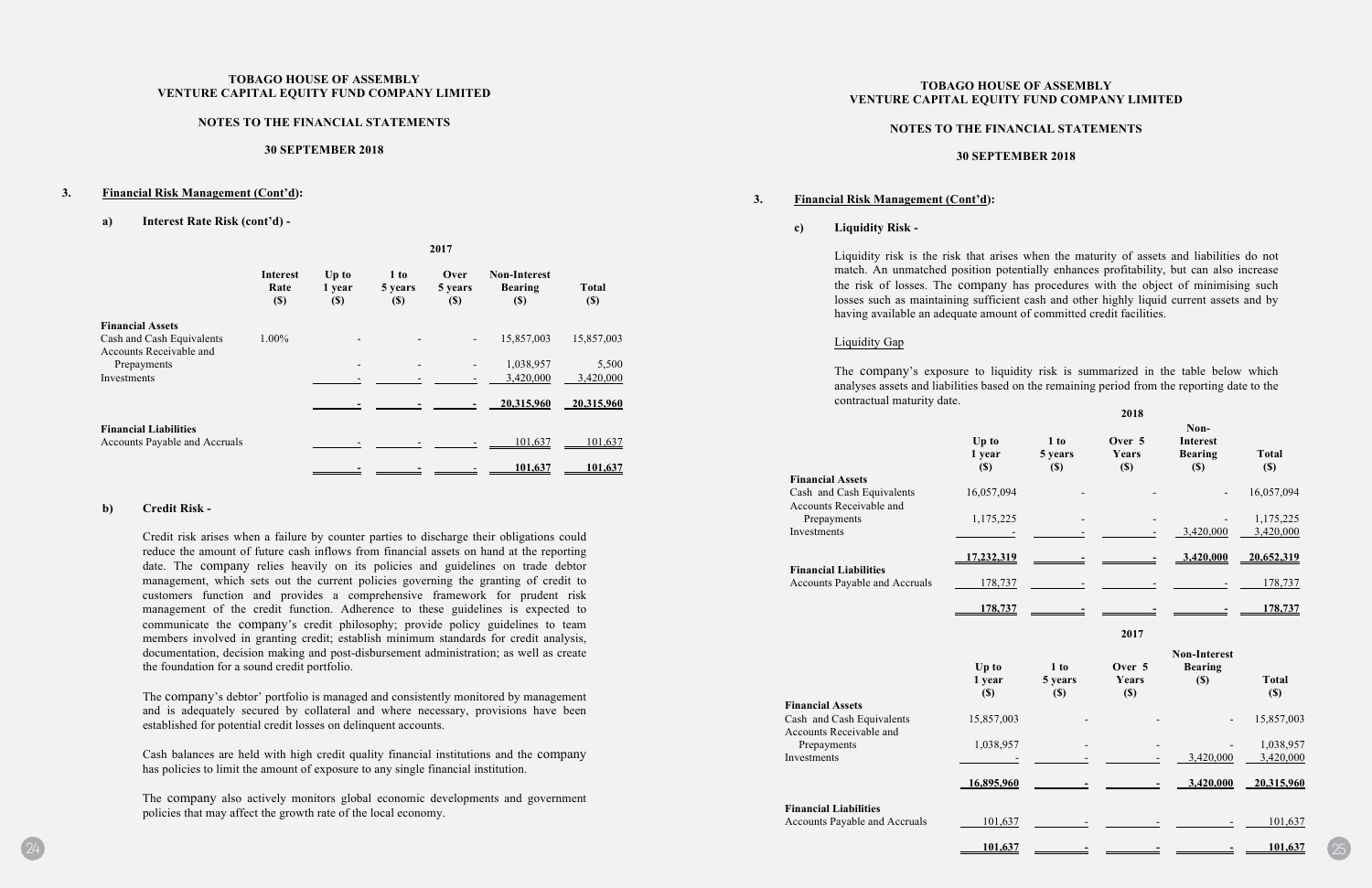#### **NOTES TO THE FINANCIAL STATEMENTS**

#### **30 SEPTEMBER 2018**

#### **3. Financial Risk Management (Cont'd):**

#### **d) Currency Risk -**

Currency risk is the risk that the value of financial instruments will fluctuate due to changes in foreign exchange rates. Currency risk arises when future commercial transactions and recognised assets and liabilities are denominated in a currency that is not the company's measurement currency. The company is exposed to foreign exchange risk arising from various currency exposures primarily with respect to the United States Dollar. The company's management monitors the exchange rate fluctuations on a continuous basis and acts accordingly.

#### **e) Operational Risk -**

Operational risk is the risk that derives from deficiencies relating to the company's information technology and control systems, as well as the risk of human error and natural disasters. The company's systems are evaluated, maintained and upgraded continuously.

#### **f) Compliance Risk -**

Compliance risk is the risk of financial loss, including fines and other penalties, which arise from non-compliance with laws and regulations of the state. The risk is limited to the extent of monitoring controls applied by the company.

#### **g) Reputation Risk -**

The risk of loss of reputation arising from the negative publicity relating to the company's operations (whether true or false) may result in a reduction of its clientele, reduction in revenue and legal cases against the company. The company applies procedures to minimise this risk.

- receivables.
- ii) Whether leases are classified as operating leases or finance leases.
- **iii)** Which depreciation method for plant and equipment is used.

#### **4. Critical Accounting Estimates and Judgments:**

The preparation of financial statements in accordance with International Financial Reporting Standards requires management to make judgements, estimates and assumptions in the process of applying the company's accounting policies.

Estimates and judgments are continually evaluated and are based on historical experience and other factors, including expectations of future events that are believed to be reasonable under the circumstances. The company makes estimates and assumptions concerning the future and actual results could differ from those estimates as the resulting accounting estimates will, by definition, seldom equal the related actual results. The estimates and assumptions that have a significant risk of causing a material adjustment to the carrying amounts of assets and liabilities within the next financial year are discussed below:

#### **TOBAGO HOUSE OF ASSEMBLY VENTURE CAPITAL EQUITY FUND COMPANY LIMITED**

#### **NOTES TO THE FINANCIAL STATEMENTS**

#### **30 SEPTEMBER 2018**

#### **4. Critical Accounting Estimates and Judgments (Cont'd):**

Changes in accounting estimates are recognised in the Statement of Comprehensive Income in the period in which the estimate is changed, if the change affects that period only, or in the period of the change and future periods if the change affects both current and future periods.

The critical judgements, apart from those involving estimations, which have the most significant effect on the amounts recognised in the financial statements, are as follows:

**i)** Whether investments are classified as held to maturity investments or loans and

The key assumptions concerning the future and other key sources of estimation uncertainty at the reporting date (requiring management's most difficult, subjective or complex judgements) that have a significant risk of causing a material adjustment to the carrying amounts of assets and liabilities within the next financial year are as follows:

#### **i) Impairment of Assets**

Management assesses at each reporting date whether assets are impaired. An asset is impaired when the carrying value is greater than its recoverable amount and there is objective evidence of impairment. Recoverable amount is the present value of the future cash flows. Provisions are made for the excess of the carrying value over its recoverable amount.

#### **ii) Fixed Assets**

Management exercises judgement in determining whether future economic benefits can be derived from expenditures to be capitalised and the useful lives and residual values of these assets.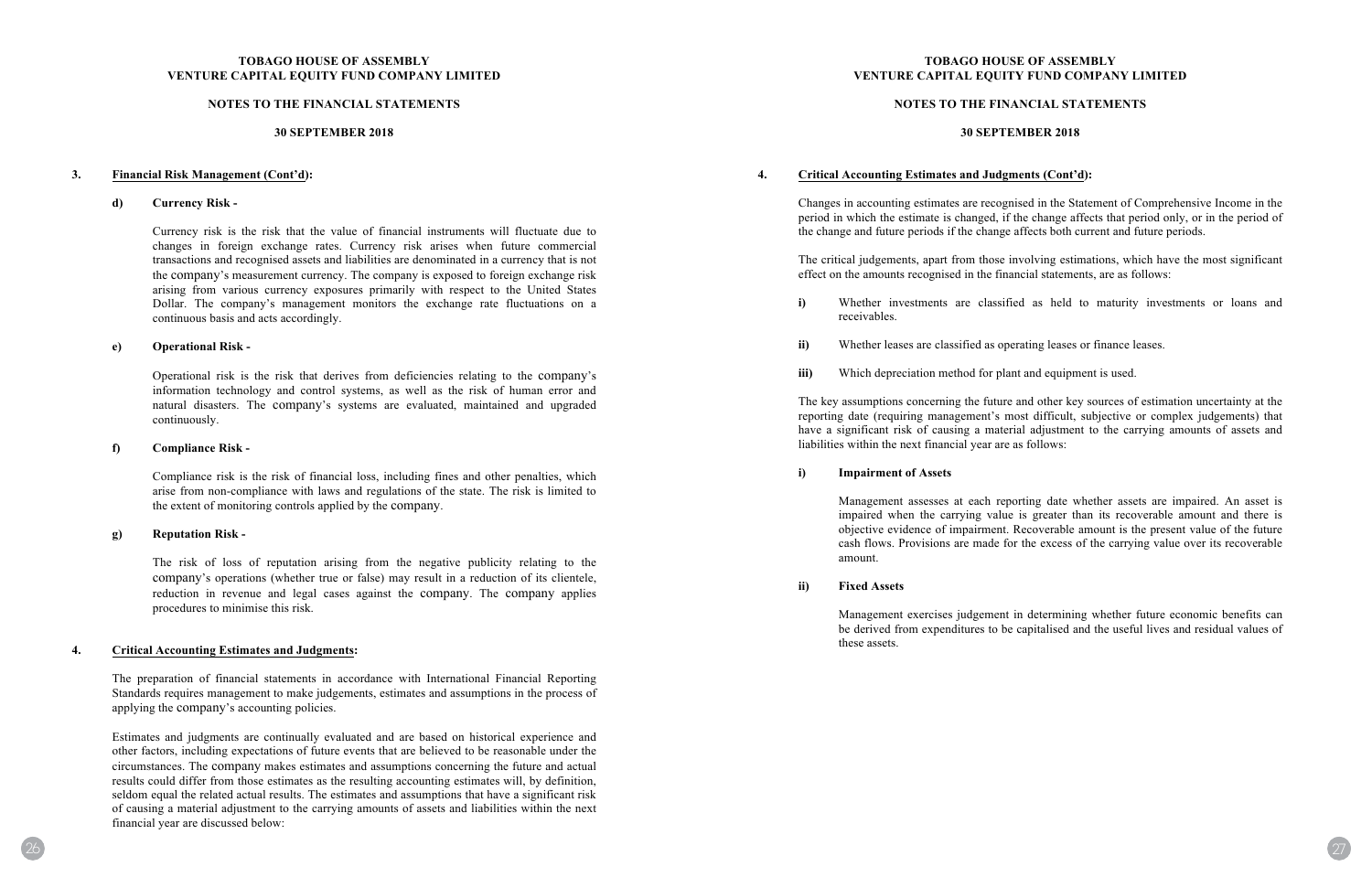#### **NOTES TO THE FINANCIAL STATEMENTS**

#### **30 SEPTEMBER 2018**

**5. Cash and Cash Equivalents:**

|                                      | 30 September              |                           |  |
|--------------------------------------|---------------------------|---------------------------|--|
|                                      | <u>2018</u>               | 2017                      |  |
|                                      | $\left( \text{\$}\right)$ | $\left( \text{\$}\right)$ |  |
| Cash in hand                         | 1,000                     | 2,000                     |  |
| First Citizens Bank Limited:         |                           |                           |  |
| <b>Operations Account</b>            | 1,617,969                 | 1,421,282                 |  |
| <b>Investment Account</b>            | 13,923,215                | 13,923,575                |  |
| <b>Investment Protection Account</b> | 514,910                   | 510,146                   |  |
|                                      | <u>16,057,094</u>         | <u>15,857,003</u>         |  |

#### **6. Accounts Receivable and Prepayments:**

|                                   | 30 September                       |                                        |  |
|-----------------------------------|------------------------------------|----------------------------------------|--|
|                                   | 2018<br>$\left( \mathbb{S}\right)$ | 2017<br><b>(\$)</b><br><b>Restated</b> |  |
| Interest receivable<br>Prepayment | 1,175,225<br>۰                     | 1,033,457<br>5,500                     |  |
|                                   | <u>1,175,225</u>                   | 1,038,957                              |  |

#### **7. Investments:**

|                            | 30 September |             |
|----------------------------|--------------|-------------|
|                            | 2018         | 2017        |
|                            | $(\$)$       | <b>(\$)</b> |
| Balance, beginning of year | 3,420,000    | 3,872,846   |
| Additions                  |              | 47,154      |
| Impairment                 |              | (500,000)   |
| Balance, end of year       | 3,420,000    | 3,420,000   |

| Cash in hand                                                                                   | 2018<br>(S)           | 30 September<br>2017<br>(S) | Cost                                      | Computer<br>Equipment<br><b>(\$)</b>           | <b>Office</b><br>Equipment<br><b>(\$)</b> | <b>Total</b><br>(S) |
|------------------------------------------------------------------------------------------------|-----------------------|-----------------------------|-------------------------------------------|------------------------------------------------|-------------------------------------------|---------------------|
|                                                                                                | 1,000                 | 2,000                       | Balance as at 1 October 2017<br>Additions | 65,466<br>26,438                               | 52,095<br>$\overline{\phantom{a}}$        | 117,561<br>26,438   |
| First Citizens Bank Limited:                                                                   |                       |                             | Disposal                                  | (15,076)                                       | $\sim$                                    | (15,076)            |
| <b>Operations Account</b><br><b>Investment Account</b>                                         | 1,617,969             | 1,421,282                   |                                           | 76,828                                         | 52,095                                    | 128,923             |
| <b>Investment Protection Account</b>                                                           | 13,923,215<br>514,910 | 13,923,575<br>510,146       | Balance as at 30 September 2018           |                                                |                                           |                     |
|                                                                                                | 16,057,094            | 15,857,003                  | <b>Accumulated Depreciation</b>           |                                                |                                           |                     |
|                                                                                                |                       |                             | Balance as at 1 October 2017              | 62,068                                         | 19,536                                    | 81,604              |
| <b>Accounts Receivable and Prepayments:</b><br>6.                                              |                       |                             | Charge for the year                       | 9,048                                          | 6,512                                     | 15,560              |
|                                                                                                |                       |                             | Disposal                                  | (15,076)                                       | $\overline{\phantom{a}}$                  | (15,076)            |
|                                                                                                | 30 September          |                             |                                           |                                                |                                           |                     |
|                                                                                                | 2018                  | 2017<br>(S)                 | Balance as at 30 September 2018           | 56,040                                         | 26,048                                    | 82,088              |
|                                                                                                | (S)                   | <b>Restated</b>             | <b>Net Book Value</b>                     |                                                |                                           |                     |
| Interest receivable                                                                            | 1,175,225             | 1,033,457<br>5,500          | Balance as at 30 September 2018           | $-20,788$                                      | 26,047                                    | 46,835              |
| Prepayment                                                                                     |                       |                             | Balance as at 30 September 2017           | 3,398                                          | 32,559                                    | 35,957              |
|                                                                                                | 1,175,225             | 1,038,957                   |                                           |                                                |                                           |                     |
|                                                                                                |                       |                             |                                           | Computer                                       | <b>Office</b>                             | <b>Total</b>        |
| 7.<br>Investments:                                                                             |                       |                             |                                           | <b>Equipment</b><br>$\left( \mathbb{S}\right)$ | <b>Equipment</b><br>(S)                   | (S)                 |
|                                                                                                |                       |                             | Cost                                      |                                                |                                           |                     |
| These investments relate to venture capital funding provided by VCEFCL to three (3) qualifying |                       |                             |                                           |                                                |                                           |                     |
| investee companies. The Company has an equity interest in these companies through              |                       |                             | Balance as at 1 October 2016              | 65,466                                         | 52,095                                    | 117,561             |
| Shareholders' Agreements.                                                                      |                       |                             | Additions                                 |                                                |                                           |                     |
| Based on a valuation exercise conducted on one of the investee companies in March 2017, a      |                       |                             | Balance as at 30 September 2017           | 65,466                                         | 52,095                                    | 117,561             |
| 100% impairment has been recognised during the year ended 30 September 2017.                   |                       |                             | <b>Accumulated Depreciation</b>           |                                                |                                           |                     |
|                                                                                                | 30 September          |                             |                                           |                                                |                                           |                     |
|                                                                                                | 2018                  | 2017                        | Balance as at 1 October 2016              | 59,563                                         | 13,024                                    | 72,587              |
|                                                                                                | (S)                   | $(\$)$                      | Charge for the year                       | 2,505                                          | 6,512                                     | 9,017               |
|                                                                                                |                       |                             |                                           |                                                |                                           |                     |
| Balance, beginning of year                                                                     | 3,420,000             | 3,872,846                   | Balance as at 30 September 2017           | 62,068                                         | 19,536                                    | 81,604              |
| Additions                                                                                      | $\sim$                | 47,154                      | <b>Net Book Value</b>                     |                                                |                                           |                     |
| Impairment                                                                                     |                       | (500,000)                   |                                           |                                                |                                           |                     |
| Balance, end of year                                                                           | 3,420,000             | 3,420,000                   | Balance as at 30 September 2017           | 3,398                                          | 32,559                                    | 35,957              |

#### **TOBAGO HOUSE OF ASSEMBLY VENTURE CAPITAL EQUITY FUND COMPANY LIMITED**

#### **NOTES TO THE FINANCIAL STATEMENTS**

#### **30 SEPTEMBER 2018**

**8. Fixed Assets:**

| Cost                                                            |
|-----------------------------------------------------------------|
| Balance as at 1 October 2017<br>Additions<br>Disposal           |
| Balance as at 30 September 2018                                 |
| <b>Accumulated Depreciation</b>                                 |
| Balance as at 1 October 2017<br>Charge for the year<br>Disposal |
| Balance as at 30 September 2018                                 |
| <b>Net Book Value</b>                                           |
| Balance as at 30 September 2018                                 |
| Balance as at 30 September 2017                                 |

#### **Cost**

#### **Accumulated Depreciation**

#### **Net Book Value**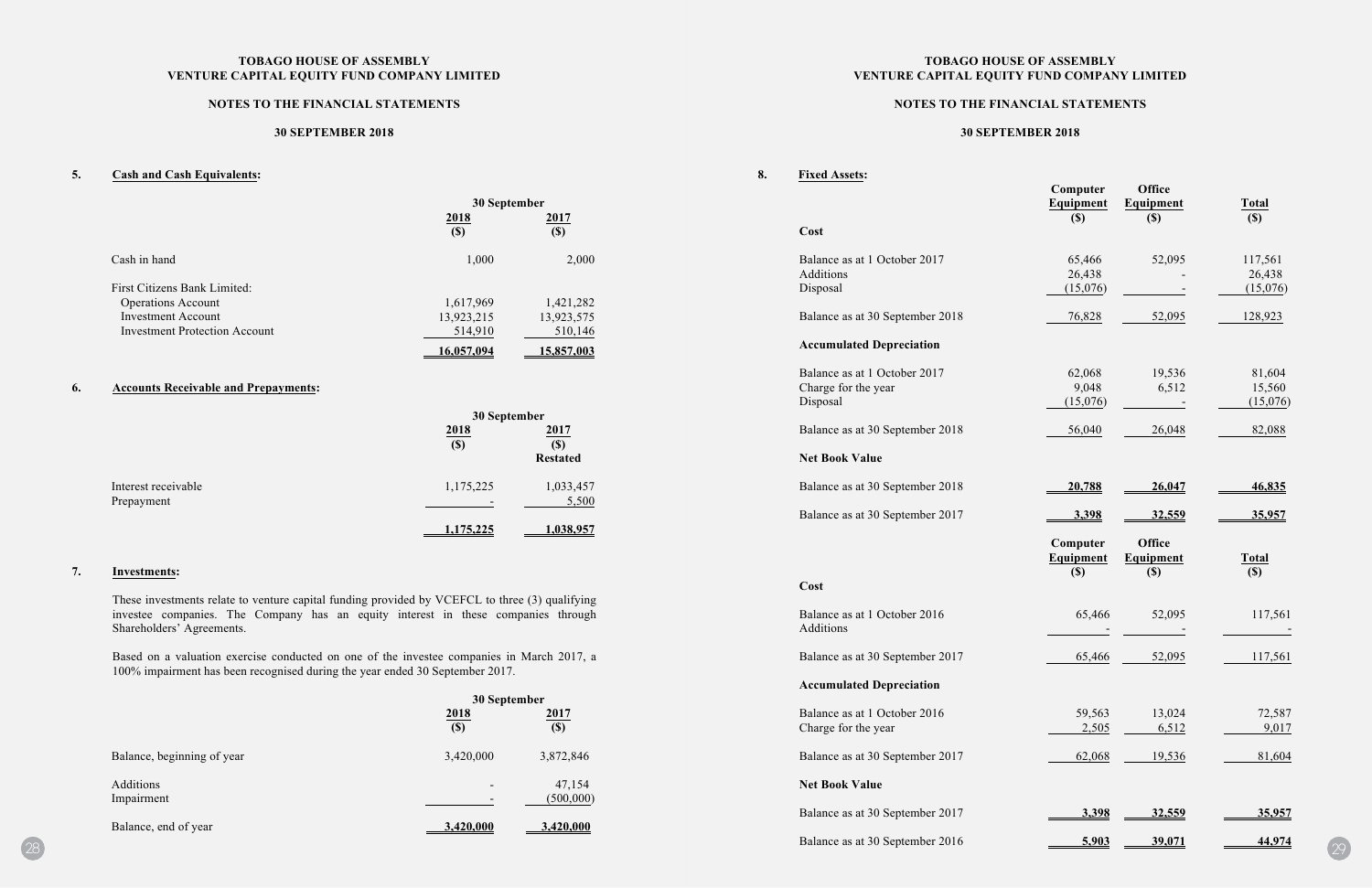**20.**

#### **TOBAGO HOUSE OF ASSEMBLY VENTURE CAPITAL EQUITY FUND COMPANY LIMITED**

#### **NOTES TO THE FINANCIAL STATEMENTS**

#### **30 SEPTEMBER 2018**

#### **9. Accounts Payable and Accruals:**

|                      | 30 September               |                            |
|----------------------|----------------------------|----------------------------|
|                      | 2018                       | 2017                       |
|                      | $\left( \mathbb{S}\right)$ | $\left( \mathbb{S}\right)$ |
| Audit fees payable   | 50,625                     | 50,625                     |
| Fund management fees | 51,012                     | 51,012                     |
| Gratuity payable     | 77,100                     | ۰                          |
|                      | 178,737                    | <u>101,637</u>             |

#### **10. Stated Capital:**

|                                                 | 30 September |                 |
|-------------------------------------------------|--------------|-----------------|
|                                                 | 2018<br>(\$) | 2017<br>$(\$\)$ |
| Authorised<br>Unlimited shares at no par value  |              |                 |
|                                                 |              |                 |
| Issued and fully paid<br>shares at no par value |              |                 |

#### **11. Contributed Capital:**

The sum of **\$25,000,000** was committed by the THA on which **\$22,846,000** had been provided by the THA thus far, and **\$500,000** by The Eco-Industrial Development Company of Tobago Limited on behalf of the THA.

#### **12. Related Party Transactions:**

Parties are considered to be related if one party has the ability to control the other party or exercise significant influence over the other party in making financial decisions.

A number of transactions are entered into with related parties in the normal course of business. These transactions were carried out on commercial terms at market rates.

Balances and transaction with related parties during the year were as follows:

|                               | 30 September      |             |
|-------------------------------|-------------------|-------------|
|                               | 2018              | 2017        |
|                               | (\$)              | <b>(\$)</b> |
| <b>Liabilities and Equity</b> |                   |             |
| Capital contribution          | <u>23.346.000</u> | 23,346.00   |

**21.**

#### **TOBAGO HOUSE OF ASSEMBLY VENTURE CAPITAL EQUITY FUND COMPANY LIMITED**

#### **NOTES TO THE FINANCIAL STATEMENTS**

#### **30 SEPTEMBER 2018**

#### **13. Fair Values:**

Fair value is the amount for which an asset could be exchanged, or a liability settled between knowledgeable, willing parties in an arm's length transaction. The existence of published price quotation in an active market is the best evidence of fair value. Where market prices are not available, fair values are estimated using various valuation techniques, including using recent arm's length market transactions between knowledgeable, willing parties, if available, current fair value of another financial instrument that is substantially the same and discounted cash flow analysis.

The following methods have been used to estimate the fair values of various classes of financial assets and liabilities:

#### **a) Current Assets and Liabilities**

The carrying amounts of current assets and liabilities are a reasonable approximation of the fair values because of their short-term nature.

**b) Investments**

The fair values of investments are determined on the basis of quoted market prices

available at 30 September 2018.

#### **14. Capital Risk Management:**

The company manages its capital to ensure that it will be able to continue as a going concern while maximising the return to its shareholder, whilst providing value to the clients. The company's overall strategy remains unchanged from previous years.

The capital structure of the company consists of equity attributable to its shareholders, and comprises capital contributions and accumulated deficit.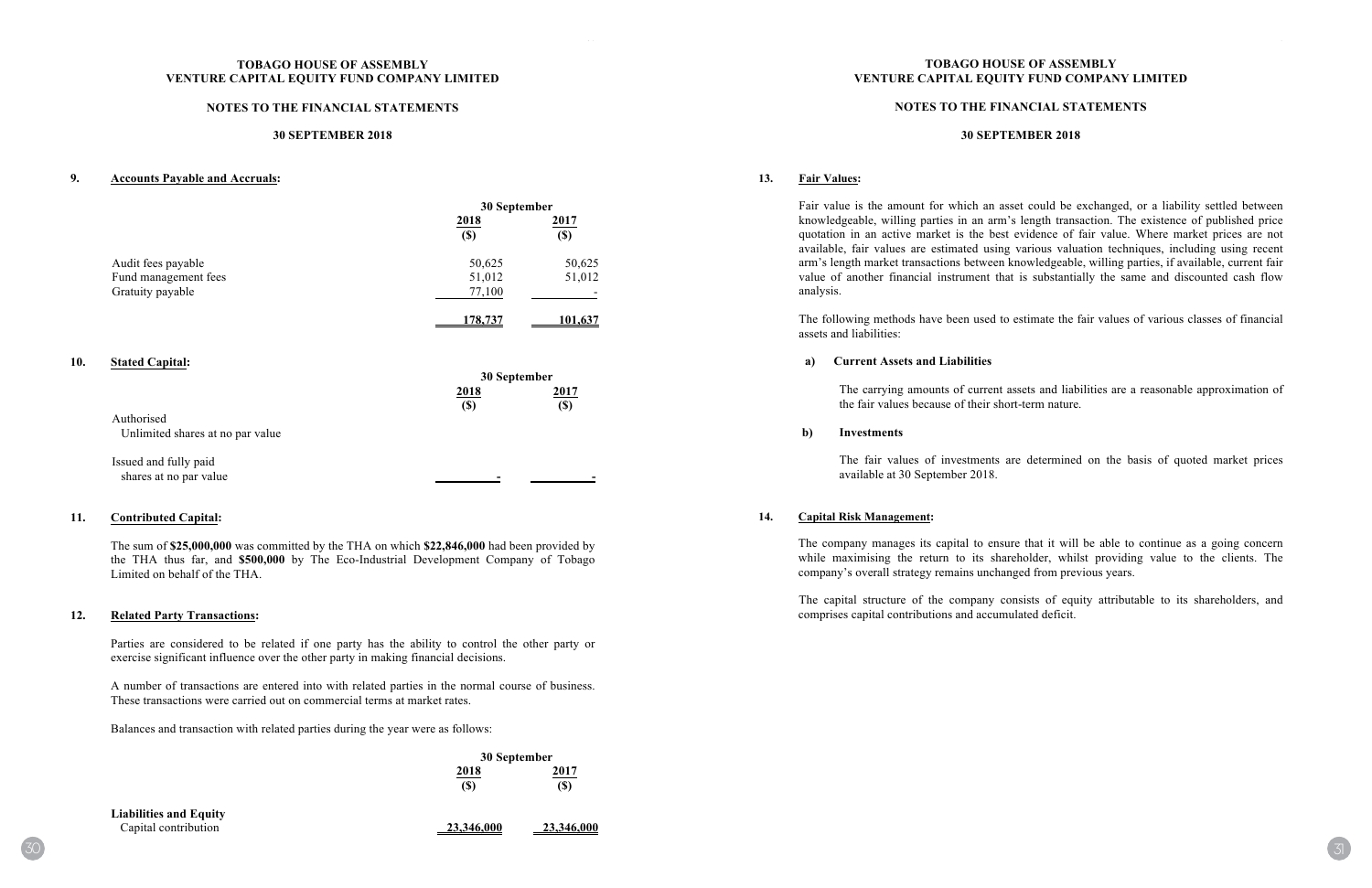#### **NOTES TO THE FINANCIAL STATEMENTS**

#### **30 SEPTEMBER 2018**

#### **15. Restatement:**

The financial statements for the year ended 30 September 2017 were restated to correctly record interest income earned by VCEFCL on two bank accounts held with First Citizens Bank Limited. The interest income on these accounts were transferred to the THA Fund Account in error during the financial years 2011 to 2018.

In a letter dated 27 June 2018, the Chief Administrator of the THA provided the recommended treatment of the interest income generated by the Company. In his opinion, he indicated that Section 31 (1)(b) of the THA Financial Rules 1990, which required that any interest earned from monies placed on short term deposit or any profit from investment pursuant to rule 35 be transferred to the THA Fund Account, did not apply to the Company. In particular, he noted that VCEFCL was set up as a limited liability company by the THA and mandated to raise funds from the private sector in attainment of its goals and objectives.

|                                                                                                                           | <b>Accounts</b><br>Receivable<br>and<br>Prepayments | Accumulated<br>Deficit            |
|---------------------------------------------------------------------------------------------------------------------------|-----------------------------------------------------|-----------------------------------|
| Balance as at 30 September 2017 (previously reported)<br>Effect of error - 2017<br>Effect of error - 2016 and prior years | 5,500<br><sup>\$</sup><br>125,869<br>907,588        | (4,129,177)<br>125,869<br>907,588 |
| Balance as at 30 September 2017 (restated)                                                                                | 1,038,957                                           | \$ (3,095,720)                    |
|                                                                                                                           |                                                     |                                   |
| <b>Statement of Comprehensive Income</b>                                                                                  | Interest<br>Income                                  | <b>Net Loss</b><br>for the year   |
| Amount for the year ended 30 September 2017<br>(previously reported)                                                      | 5,072<br>$\mathcal{S}$                              | (232,363)                         |
| Effect of error - 2017                                                                                                    | 125,869                                             | 125,869                           |

The Chief Administrator further recommended that the accumulated interest income credited to the THA Fund Account from the Company's three bank accounts be credited back to VCEFCL's bank accounts and the arrangement adopted by the bank with respect to crediting of the interest income from the Company's to the THA Fund Account should be discontinued with immediate effect.

The financial statements were restated to record the interest income transferred in error (**\$907,588**  for the years 2011 to 2016 and **\$125,869** for 2017) as a receivable by the Company.

#### Statement of Financial Position

#### **TOBAGO HOUSE OF ASSEMBLY VENTURE CAPITAL EQUITY FUND COMPANY LIMITED**

#### **NOTES TO THE FINANCIAL STATEMENTS**

#### **30 SEPTEMBER 2018**

**16. General and Administrative Expenses:**

Advertising and promotions Audit fees Board and Committee Gratuity Legal and professional fees Maintenance and repairs Meals and accommodation Meeting and conference Membership and subscription Office expenses Rental of equipment Salaries and national insurance contribution Training Travel expenses

|    | 30 September     |           |  |
|----|------------------|-----------|--|
|    | 2018             | 2017      |  |
|    | $(\$)$           | $(\$)$    |  |
|    | 12,544           | 24,964    |  |
|    | 62,677           | 61,425    |  |
|    | 551,500          | 533,500   |  |
|    | 151,500          | 28,800    |  |
|    | 153,037          | 123,906   |  |
|    | 7,000            | 9,400     |  |
|    | 8,034            | 17,220    |  |
|    |                  | 1,687     |  |
|    |                  | 1,575     |  |
|    | 22,125           | 31,956    |  |
|    | 180              | 9,372     |  |
| 1S | 381,922          | 375,186   |  |
|    |                  | 1,875     |  |
|    | 9,360            | 6,135     |  |
|    | <u>1,359,879</u> | 1,227,001 |  |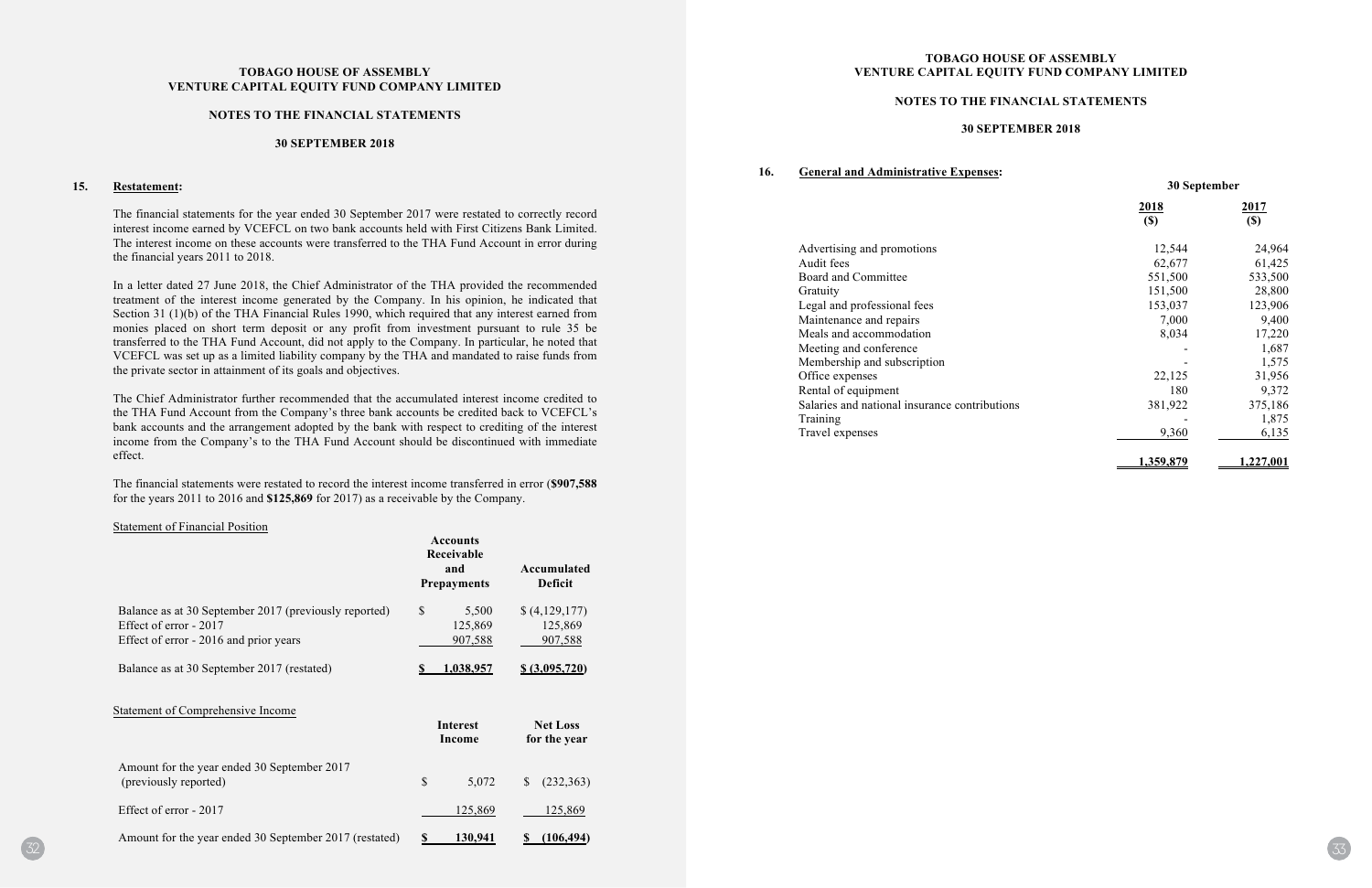NOTES

 $34<sup>o</sup>$